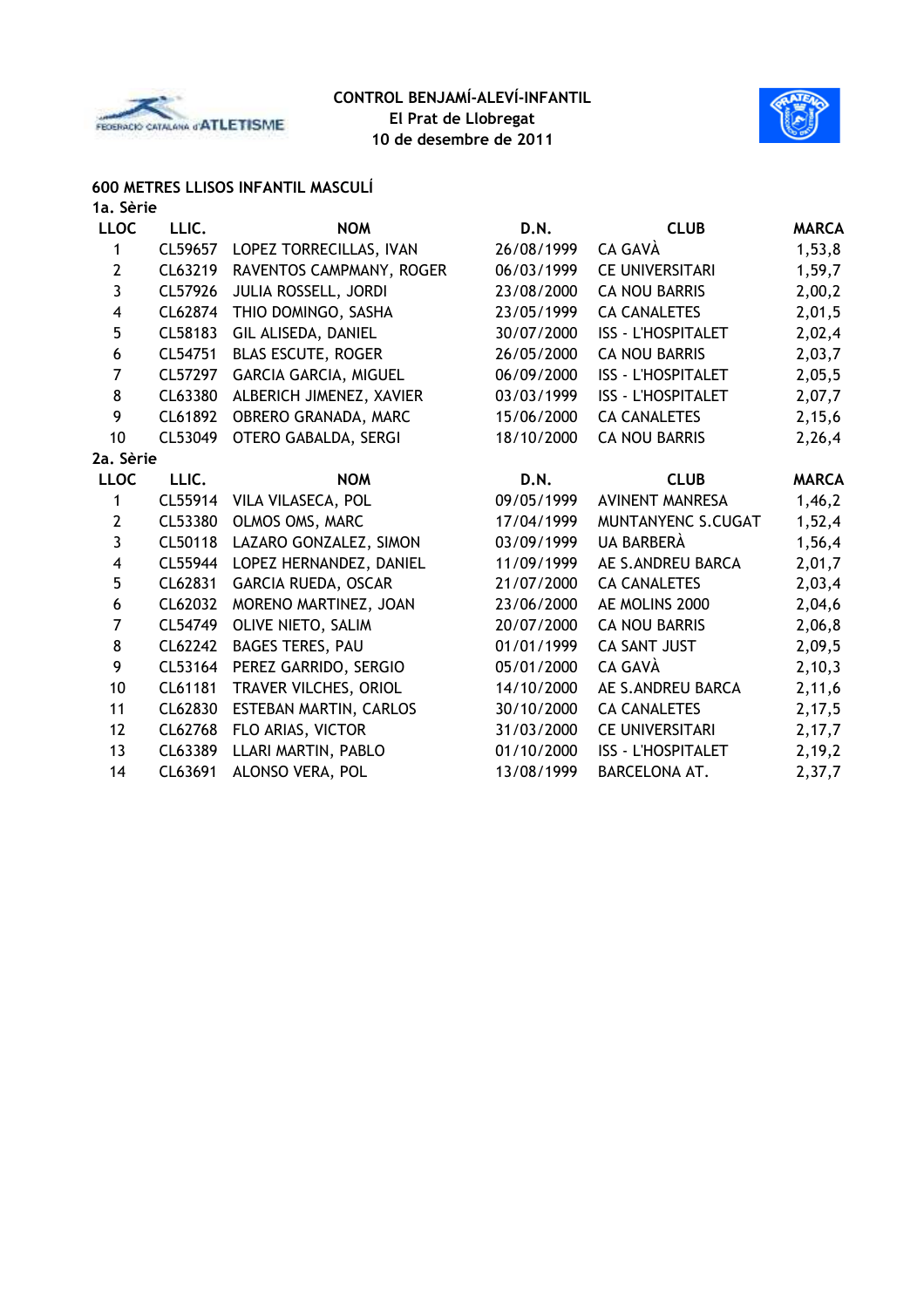



# **2000 METRES LLISOS INFANTIL MASCULÍ**

| <b>LLOC</b>             | LLIC.   | <b>NOM</b>                         | D.N.       | <b>CLUB</b>               | <b>MARCA</b> |
|-------------------------|---------|------------------------------------|------------|---------------------------|--------------|
| $\mathbf{1}$            | CL53258 | SALAS MOLINA, ALEX                 | 18/11/2000 | CORNELLÀ AT.              | 6,59,0       |
| $\mathbf{2}$            | CL59011 | SAEZ SADORNIL, CARLOS              | 27/01/1999 | <b>CA CANALETES</b>       | 6, 59, 7     |
| 3                       | CL53933 | ORIVE VIDAL, PAU                   | 23/05/2000 | <b>CA CANALETES</b>       | 7,04,7       |
| $\overline{\mathbf{4}}$ | CL57292 | ALMIR GARCIA, JORDI                | 10/03/1999 | <b>ISS - L'HOSPITALET</b> | 7,06,8       |
| 5                       | CL62173 | LOPEZ MAZORRIAGA, ARNAU            | 27/12/1999 | <b>AVINENT MANRESA</b>    | 7,27,3       |
| $\boldsymbol{6}$        | CL53382 | BALLESTER TATARET, GABRIEL         | 26/11/1999 | MUNTANYENC S.CUGAT        | 7,58,6       |
| $\overline{7}$          | CL54749 | OLIVE NIETO, SALIM                 | 20/07/2000 | <b>CA NOU BARRIS</b>      | 7,59,2       |
| 8                       | CL58183 | GIL ALISEDA, DANIEL                | 30/07/2000 | <b>ISS - L'HOSPITALET</b> | 8,10,5       |
| 9                       | CL57093 | COMES RAIG, VICTOR                 | 05/11/2000 | MUNTANYENC S.CUGAT        | 8,35,3       |
|                         |         | 3000 METRES MARXA INFANTIL MASCULÍ |            |                           |              |
| <b>LLOC</b>             | LLIC.   | <b>NOM</b>                         | D.N.       | <b>CLUB</b>               | <b>MARCA</b> |
| 1                       | CL53418 | ALBIOL FORA, FERRAN                | 19/05/1999 | <b>UGE BADALONA</b>       | 18,12,6      |
| $\mathbf{2}$            | CL54751 | BLAS ESCUTE, ROGER                 | 26/05/2000 | <b>CA NOU BARRIS</b>      | 18,13,6      |
| $\mathbf{3}$            | CL56201 | FERRER GARCIA, POL                 | 13/05/1999 | CA GAVÀ                   | 18,36,8      |
| $\overline{\mathbf{4}}$ | CL57565 | CAMPINS PITART, FERRAN             | 23/07/2000 | <b>UA TERRASSA</b>        | 18,37,9      |
| 5                       | CL56029 | RODRIGUEZ ORTEGA, ANDREI           | 08/09/1999 | <b>INDEPENDENT</b>        | 19,13,5      |
| $\boldsymbol{6}$        | CL57204 | ZAERA BUSCA, CARLES                | 31/08/2000 | <b>CA LAIETANIA</b>       | 22, 14, 9    |
| $\overline{7}$          | CL54749 | OLIVE NIETO, SALIM                 | 20/07/2000 | <b>CA NOU BARRIS</b>      | 23,25,2      |
|                         |         | SALT D'ALÇADA INFANTIL MASCULÍ     |            |                           |              |
| <b>LLOC</b>             | LLIC.   | <b>NOM</b>                         | D.N.       | <b>CLUB</b>               | <b>MARCA</b> |
| $\mathbf{1}$            |         | CL55914 VILA VILASECA, POL         | 09/05/1999 | <b>AVINENT MANRESA</b>    | 1,49         |
| $\mathbf{2}$            | CL61890 | IBAÑEZ FERNANDEZ, ISAAC            | 03/02/1999 | <b>CA CANALETES</b>       | 1,40         |
| 3                       | CL57297 | GARCIA GARCIA, MIGUEL              | 06/09/2000 | <b>ISS - L'HOSPITALET</b> | 1,30         |
| $\overline{\mathbf{4}}$ | CL55944 | LOPEZ HERNANDEZ, DANIEL            | 11/09/1999 | AE S.ANDREU BARCA         | 1,30         |
| 5                       | CL54159 | PAGES NEGRE, MARTI                 | 12/02/1999 | MUNTANYENC S.CUGAT        | 1,30         |
| $\boldsymbol{6}$        | CL57023 | PIZARRO CORREA, MARC               | 20/04/1999 | AE MOLINS 2000            | 1,25         |
| $\overline{7}$          | CL55737 | SAYAGO CEREZO, JULEN               | 09/09/1999 | CORNELLÀ AT.              | 1,20         |
| 8                       | CL53258 | SALAS MOLINA, ALEX                 | 18/11/2000 | CORNELLÀ AT.              | 1,20         |
| 9                       | CL62032 | MORENO MARTINEZ, JOAN              | 23/06/2000 | AE MOLINS 2000            | 1,20         |
| 10                      | CL59907 | REVILLA SANGUESA, TOMAS            | 23/01/2000 | CA SANT JUST              | 1,20         |
| 11                      | CL61935 | NIELSEN ROS, LUCAS                 | 12/03/1999 | AA CATALUNYA              | 1,20         |
|                         |         | CL54749 OLIVE NIETO, SALIM         | 20/07/2000 | <b>CA NOU BARRIS</b>      | <b>NULS</b>  |
|                         |         | CL53049 OTERO GABALDA, SERGI       | 18/10/2000 | <b>CA NOU BARRIS</b>      | <b>NULS</b>  |
|                         | CL53051 | <b>TORNER CABOT, SERGI</b>         | 10/07/2000 | <b>CA NOU BARRIS</b>      | <b>NULS</b>  |
|                         | CL57926 | JULIA ROSSELL, JORDI               | 23/08/2000 | <b>CA NOU BARRIS</b>      | <b>NULS</b>  |
|                         | CL54751 | <b>BLAS ESCUTE, ROGER</b>          | 26/05/2000 | <b>CA NOU BARRIS</b>      | <b>NULS</b>  |
|                         | CL53688 | GALDO OJEDA, ALEX                  | 22/05/2000 | AE S.ANDREU BARCA         | <b>NULS</b>  |
|                         | CL56752 | ZABALA, LEONARDO                   | 21/09/1999 | <b>ISS - L'HOSPITALET</b> | <b>NULS</b>  |
|                         | CL53393 | GARRETA PIÑOL, ROGER               | 16/05/2000 | <b>UA TERRASSA</b>        | <b>NULS</b>  |
|                         | CL55592 | MESAS HERRANZ, GERARD              | 22/02/2000 | <b>AVINENT MANRESA</b>    | <b>NULS</b>  |
|                         | CL62242 | <b>BAGES TERES, PAU</b>            | 01/01/1999 | CA SANT JUST              | <b>NULS</b>  |
|                         |         |                                    |            |                           |              |

CL62874 THIO DOMINGO, SASHA 23/05/1999 CA CANALETES NULS

**TRIPLE SALT INFANTIL MASCULÍ**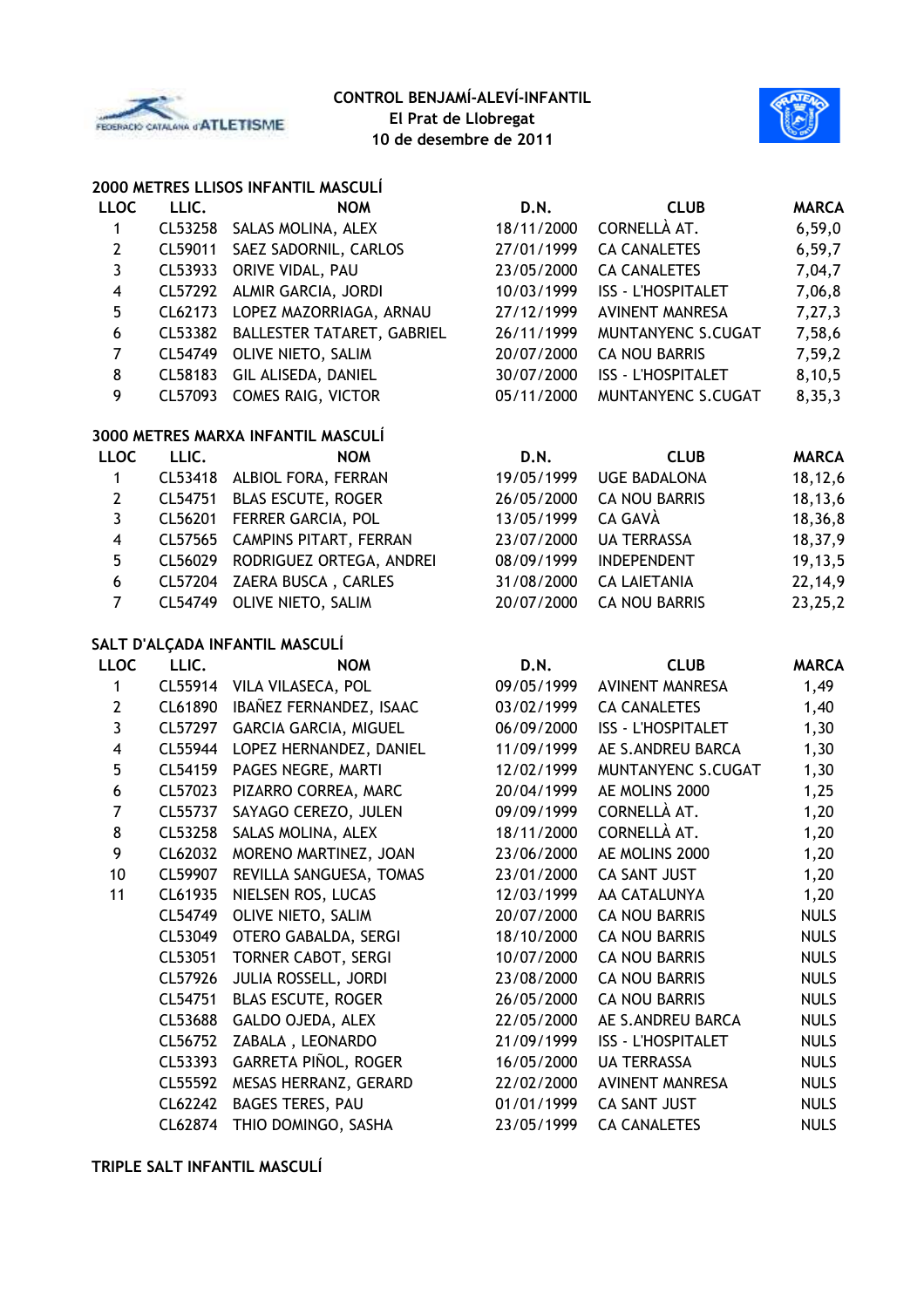



| <b>LLOC</b>             | LLIC.   | <b>NOM</b>                         | D.N.       | <b>CLUB</b>               | <b>MARCA</b> |
|-------------------------|---------|------------------------------------|------------|---------------------------|--------------|
| 1                       | CL54159 | PAGES NEGRE, MARTI                 | 12/02/1999 | MUNTANYENC S.CUGAT        | 10,38        |
| $\overline{2}$          | CL53380 | OLMOS OMS, MARC                    | 17/04/1999 | MUNTANYENC S.CUGAT        | 9,57         |
| 3                       | CL55737 | SAYAGO CEREZO, JULEN               | 09/09/1999 | CORNELLÀ AT.              | 9,12         |
| $\overline{\mathbf{4}}$ | CL54460 | BARRUBES MASIP, XAVIER             | 23/04/2000 | <b>CA CANALETES</b>       | 9,02         |
| 5                       | CL61890 | IBAÑEZ FERNANDEZ, ISAAC            | 03/02/1999 | <b>CA CANALETES</b>       | 8,86         |
| 6                       | CL62032 | MORENO MARTINEZ, JOAN              | 23/06/2000 | AE MOLINS 2000            | 8,84         |
| $\overline{7}$          | CL50117 | ALBIAC VILAS, MARC                 | 13/06/1999 | UA BARBERÀ                | 8,74         |
| 8                       | CL59658 | GARRALAGA ALVAREZ, JULEN           | 01/07/1999 | CA GAVÀ                   | 8,52         |
| 9                       | CL53114 | NASARRE GUILLAMON, DAVID           | 19/02/2000 | ISS - L'HOSPITALET        | 8,39         |
| 10                      | CL59657 | LOPEZ TORRECILLAS, IVAN            | 26/08/1999 | CA GAVÀ                   | 8,31         |
| 11                      | CL61896 | SOLER REGO, JOAN                   | 12/11/1999 | <b>AVINENT MANRESA</b>    | 8,21         |
| 12                      | CL55592 | MESAS HERRANZ, GERARD              | 22/02/2000 | <b>AVINENT MANRESA</b>    | 7,87         |
| 13                      | CL57297 | <b>GARCIA GARCIA, MIGUEL</b>       | 06/09/2000 | <b>ISS - L'HOSPITALET</b> | 7,78         |
| 14                      | CL50118 | LAZARO GONZALEZ, SIMON             | 03/09/1999 | UA BARBERÀ                | 7,76         |
| 15                      | CL56752 | ZABALA, LEONARDO                   | 21/09/1999 | <b>ISS - L'HOSPITALET</b> | 7,33         |
|                         | CL63389 | LLARI MARTIN, PABLO                | 01/10/2000 | <b>ISS - L'HOSPITALET</b> | <b>NULS</b>  |
|                         |         | LLANÇAMENT DE PES INFANTIL MASCULÍ |            |                           |              |
| <b>LLOC</b>             | LLIC.   | <b>NOM</b>                         | D.N.       | <b>CLUB</b>               | <b>MARCA</b> |
| 1                       | CL53943 | ABRADO GROSS, POL                  | 25/03/2000 | MUNTANYENC S.CUGAT        | 9,64         |
| $\overline{2}$          | CL57406 | SOLA SANJUAN, AARON                | 01/07/1999 | CA TORREDEMBARRA          | 9,64         |
| 3                       | CL58216 | PEREZ LOZANO, ALVARO               | 20/01/1999 | UA BARBERÀ                | 8,89         |
| $\overline{\mathbf{4}}$ | CL53205 | MARTINEZ SALVANS, ENRIC            | 27/02/1999 | CA VIC                    | 8,63         |
| 5                       | CL61890 | IBAÑEZ FERNANDEZ, ISAAC            | 03/02/1999 | <b>CA CANALETES</b>       | 8,19         |

- 
- CL53160 FERRER PUGES, EDUARD 04/01/1999 CA GAVÀ 7,92 CL58189 ABELLA GISTAU, IVAN 14/06/1999 UA BARBERÀ 7,03
- CL59658 GARRALAGA ALVAREZ, JULEN 01/07/1999 CA GAVÀ 6,87
- 9 CL53204 BENITO GUASCH, ABEL 19/04/1999 CA VIC 6,77
- CL54553 VAQUE MAHEDERO, IKER 28/08/2000 PRATENC AA 6,45
- CL56201 FERRER GARCIA, POL 13/05/1999 CA GAVÀ 5,71
- CL63122 RODRIGUEZ AROCA, IKER 14/05/2000 UA BARBERÀ 5,46
- CL58183 GIL ALISEDA, DANIEL 30/07/2000 ISS L'HOSPITALET 5,21
- CL61896 SOLER REGO, JOAN 12/11/1999 AVINENT MANRESA 5,03
- CL62173 LOPEZ MAZORRIAGA, ARNAU 27/12/1999 AVINENT MANRESA 4,34
- CL63123 FLORIDO GONZALEZ, CARLOS 14/11/2000 UA BARBERÀ 4,31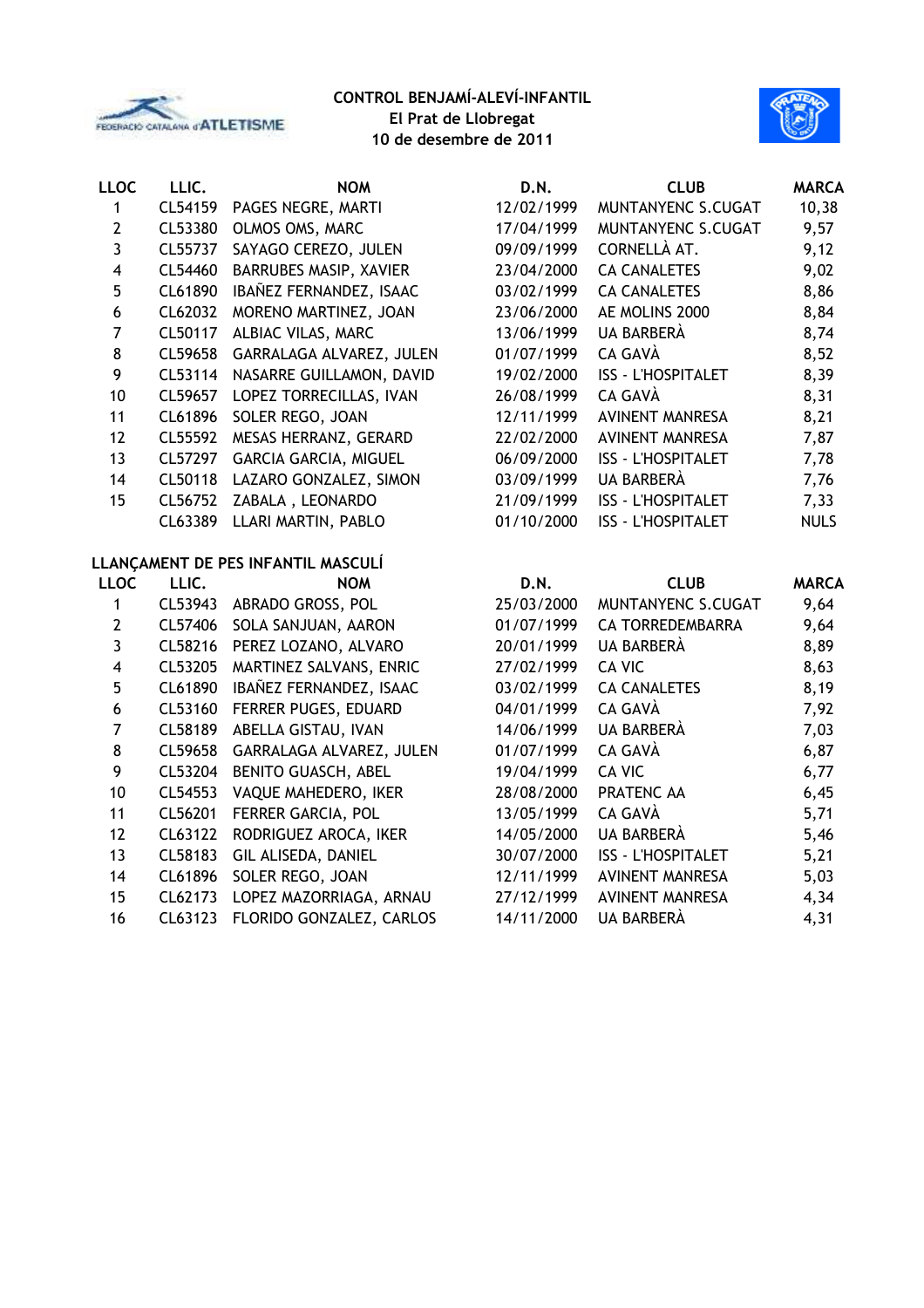



# **LLANÇAMENT DE DISC INFANTIL MASCULÍ**

| <b>LLOC</b>    | LLIC.   | <b>NOM</b>                             | D.N.       | <b>CLUB</b>             | <b>MARCA</b> |
|----------------|---------|----------------------------------------|------------|-------------------------|--------------|
| 1              | CL57406 | SOLA SANJUAN, AARON                    | 01/07/1999 | <b>CA TORREDEMBARRA</b> | 32,23        |
| $\overline{2}$ | CL53208 | AGUILAR BRUCH, JANA                    | 29/03/2000 | CA VIC                  | 26,73        |
| 3              | CL53943 | ABRADO GROSS, POL                      | 25/03/2000 | MUNTANYENC S.CUGAT      | 26,54        |
| 4              | CL53160 | FERRER PUGES, EDUARD                   | 04/01/1999 | CA GAVÀ                 | 25,02        |
| 5              | CL53164 | PEREZ GARRIDO, SERGIO                  | 05/01/2000 | CA GAVÀ                 | 23,57        |
| 6              | CL53204 | BENITO GUASCH, ABEL                    | 19/04/1999 | <b>CA VIC</b>           | 22,23        |
| $\overline{7}$ | CL54553 | VAQUE MAHEDERO, IKER                   | 28/08/2000 | PRATENC AA              | 20,42        |
| 8              | CL62826 | DASS SANCHEZ, JOEL                     | 05/02/2000 | <b>CA CANALETES</b>     | 19,99        |
| 9              | CL58189 | ABELLA GISTAU, IVAN                    | 14/06/1999 | UA BARBERÀ              | 19, 12       |
| 10             | CL55944 | LOPEZ HERNANDEZ, DANIEL                | 11/09/1999 | AE S.ANDREU BARCA       | 19, 12       |
| 11             | CL63122 | RODRIGUEZ AROCA, IKER                  | 14/05/2000 | UA BARBERÀ              | 18,87        |
| 12             | CL57023 | PIZARRO CORREA, MARC                   | 20/04/1999 | AE MOLINS 2000          | 15,64        |
| 13             | CL59907 | REVILLA SANGUESA, TOMAS                | 23/01/2000 | <b>CA SANT JUST</b>     | 15,04        |
| 14             | CL53688 | GALDO OJEDA, ALEX                      | 22/05/2000 | AE S.ANDREU BARCA       | 14,92        |
| 15             | CL53393 | GARRETA PIÑOL, ROGER                   | 16/05/2000 | <b>UA TERRASSA</b>      | 14,08        |
| 16             | CL62242 | <b>BAGES TERES, PAU</b>                | 01/01/1999 | <b>CA SANT JUST</b>     | 13,16        |
| 17             | CL61181 | TRAVER VILCHES, ORIOL                  | 14/10/2000 | AE S.ANDREU BARCA       | 12, 15       |
| 18             | CL63123 | FLORIDO GONZALEZ, CARLOS               | 14/11/2000 | UA BARBERÀ              | 7,30         |
|                |         | LLANÇAMENT DE MARTELL INFANTIL MASCULÍ |            |                         |              |
| <b>LLOC</b>    | LLIC.   | <b>NOM</b>                             | D.N.       | <b>CLUB</b>             | <b>MARCA</b> |
| 1              | CL58800 | TORIJA VAZQUEZ, DANIEL                 | 22/06/1999 | U COLOMENCA AT.         | 26,43        |
| $\overline{2}$ | CL53205 | MARTINEZ SALVANS, ENRIC                | 27/02/1999 | CA VIC                  | 25,70        |
| 3              | CL57406 | SOLA SANJUAN, AARON                    | 01/07/1999 | CA TORREDEMBARRA        | 24,06        |
| 5              | CL59658 | GARRALAGA ALVAREZ, JULEN               | 01/07/1999 | CA GAVÀ                 | 16,45        |
| 4              | CL59331 | GONZALEZ FERNANDEZ, POL                | 22/11/1999 | CA GAVÀ                 | 16,23        |
|                |         | $C1 \wedge 202 \wedge 201$             |            |                         | 1200         |

- 
- 

 CL62826 DASS SANCHEZ, JOEL 05/02/2000 CA CANALETES 13,89 CL54553 VAQUE MAHEDERO, IKER 28/08/2000 PRATENC AA 13,12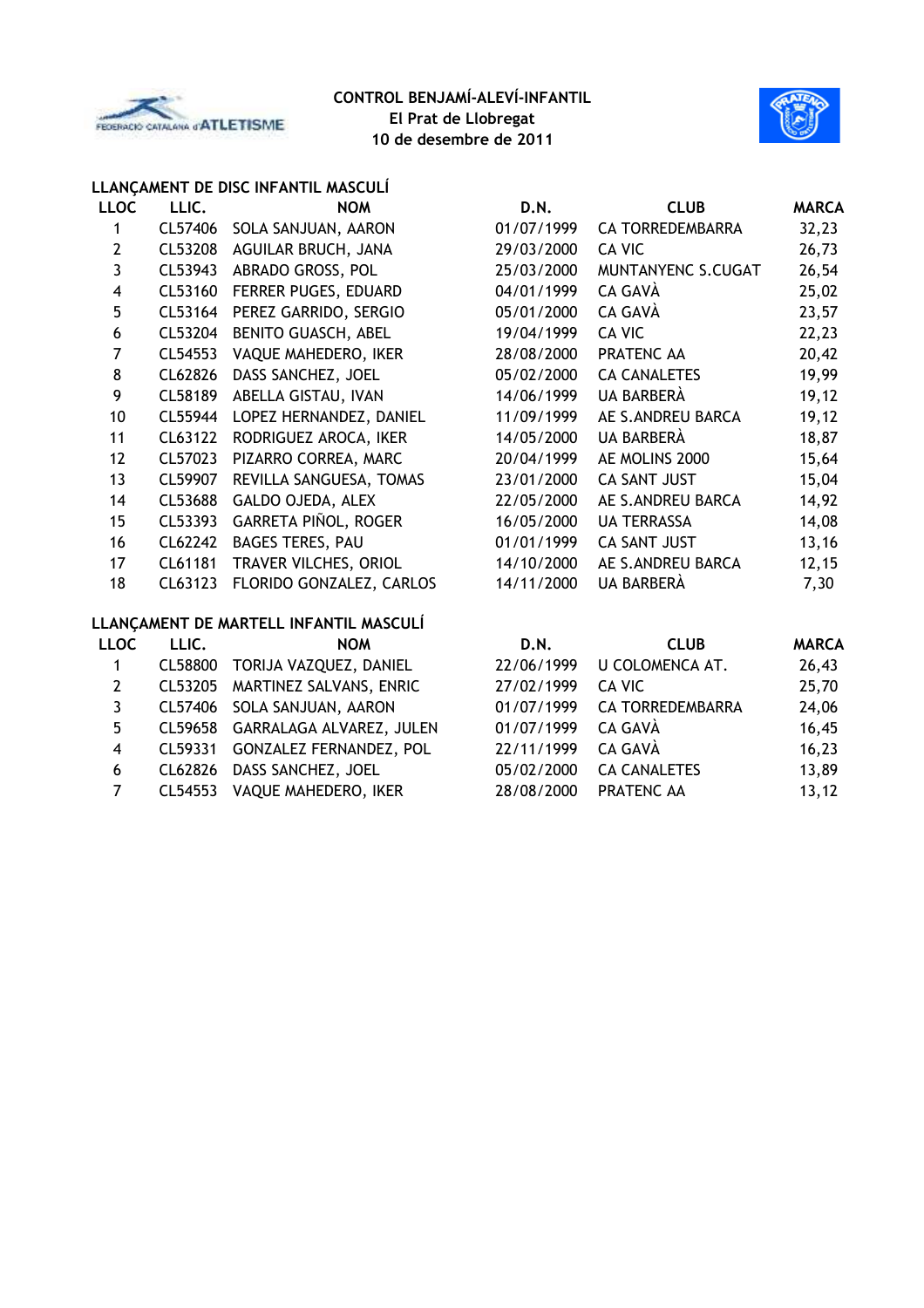



## **600 METRES LLISOS INFANTIL FEMENÍ**

| 1a. Sèrie               |         |                              |            |                           |              |
|-------------------------|---------|------------------------------|------------|---------------------------|--------------|
| <b>LLOC</b>             | LLIC.   | <b>NOM</b>                   | D.N.       | <b>CLUB</b>               | <b>MARCA</b> |
| $\mathbf{1}$            | CL60108 | STEPHENS CO, GEENA           | 19/08/1999 | <b>UA TERRASSA</b>        | 1,53,6       |
| $\mathbf{2}$            | CL53112 | VIUDEZ CHECA, NURIA          | 18/01/2000 | <b>ISS - L'HOSPITALET</b> | 1,56,4       |
| $\mathbf{3}$            | CL53925 | <b>GARCIA VERGES, JULIA</b>  | 05/11/2000 | <b>CA CANALETES</b>       | 1,57,9       |
| $\overline{\mathbf{4}}$ | CL62853 | MONTOBBIO MAESTRE, CRISTINA  | 29/04/1999 | <b>CA CANALETES</b>       | 1,59,7       |
| 5                       | CL62867 | RAYMOND DE LA NOGAREDA TOMAS | 22/10/1999 | <b>CA CANALETES</b>       | 2,00,2       |
| 6                       | CL56727 | <b>GEA GONZALEZ, MARINA</b>  | 05/04/1999 | UA BARBERÀ                | 2,04,7       |
| $\overline{7}$          | CL62770 | HUGUET SORO, JUDIT           | 21/08/2000 | <b>CE UNIVERSITARI</b>    | 2,05,8       |
| $\bf 8$                 | CL54472 | PLANELL MOLIST, JORDANA      | 27/09/2000 | <b>UA TERRASSA</b>        | 2,06,5       |
| 9                       | CL62871 | SENDRA DEMUNT, RUT           | 22/03/1999 | <b>CA CANALETES</b>       | 2,06,9       |
| 10                      | CL62127 | SANS LOPEZ, LAURA            | 07/09/2000 | CA GAVÀ                   | 2,25,0       |
| 2a. Sèrie               |         |                              |            |                           |              |
| <b>LLOC</b>             | LLIC.   | <b>NOM</b>                   | D.N.       | <b>CLUB</b>               | <b>MARCA</b> |
| 1                       | CL50407 | CARRASCO MARTIN, MARINA      | 18/03/1999 | CORNELLÀ AT.              | 1,53,0       |
| $\mathbf{2}$            | CL62448 | MORRAL MARTIN, CARLA         | 27/06/1999 | MUNTANYENC S.CUGAT        | 1,53,5       |
| $\mathbf{3}$            | CL63391 | MORENO VILLAECIJA, RAQUEL    | 02/02/1999 | <b>ISS - L'HOSPITALET</b> | 1, 55, 3     |
| $\overline{\mathbf{4}}$ | CL57517 | RUFFO FERNANDEZ, CLAUDIA     | 04/06/2000 | <b>CE UNIVERSITARI</b>    | 1, 57, 7     |
| 5                       | CL59898 | MARTINEZ FERNANDEZ, ALBA     | 05/04/2000 | CA SANT JUST              | 2,06,6       |
| 6                       | CL59550 | MIGUEL DUARTE, CARMEN        | 03/04/2000 | <b>CA CANALETES</b>       | 2,08,0       |
| $\overline{7}$          | CL60024 | GOMEZ ZAFRA, AIDA            | 29/12/1999 | <b>UA BARBERÀ</b>         | 2,12,9       |
| $\bf 8$                 | CL54805 | VILAMITJANA MITJANS, MARIA   | 31/08/2000 | AE S.ANDREU BARCA         | 2,19,7       |
| 9                       | CL57936 | PALOS MULET, ANNA            | 03/04/2000 | <b>CA NOU BARRIS</b>      | 2,24,7       |
| 3a. Sèrie               |         |                              |            |                           |              |
| <b>LLOC</b>             | LLIC.   | <b>NOM</b>                   | D.N.       | <b>CLUB</b>               | <b>MARCA</b> |
| 1                       | CL55447 | ATANCE LOUSTAUNAU, ORIANNE   | 03/01/2000 | <b>CE UNIVERSITARI</b>    | 1,59,6       |
| $\mathbf{2}$            | CL57903 | CAMPOSO GARCIA, JUDITH       | 11/04/1999 | <b>CA NOU BARRIS</b>      | 2,01,8       |
| 3                       | CL62719 | ROHANI CHAREF, IMAN          | 08/06/1999 | <b>UA TERRASSA</b>        | 2,02,9       |
| $\overline{\mathbf{4}}$ | CL63578 | BELMONTE MOLINA, IRINA       | 16/06/2000 | <b>CA SANT BOI</b>        | 2,05,8       |
| 5                       | CL62868 | RIBAS LOP, LAURA             | 14/11/1999 | <b>CA CANALETES</b>       | 2,06,3       |
| 6                       | CL58494 | CASAS DIAZ, ELISA            | 15/07/1999 | <b>UA BARBERÀ</b>         | 2,08,2       |
| $\overline{7}$          | CL60785 | MEYER MARTINEZ, JULIA        | 14/10/2000 | <b>CA CANALETES</b>       | 2,08,9       |
| 8                       | CL55219 | PEREIRAS NEIRA, ANNA         | 02/09/2000 | <b>ISS - L'HOSPITALET</b> | 2,11,4       |
| 9                       | CL60788 | OTERMI MARTIN, MARINA        | 26/11/1999 | <b>CA CANALETES</b>       | 2,12,9       |
| 10                      | CL62538 | MOYA CARRASCOSA, GEORGINA    | 23/11/2000 | <b>CA VILADECANS</b>      | 2, 23, 2     |
| 11                      | CL56703 | ACEVEDO CAMPOS, IZASCUN      | 19/03/2000 | PRATENC AA                | 2,47,6       |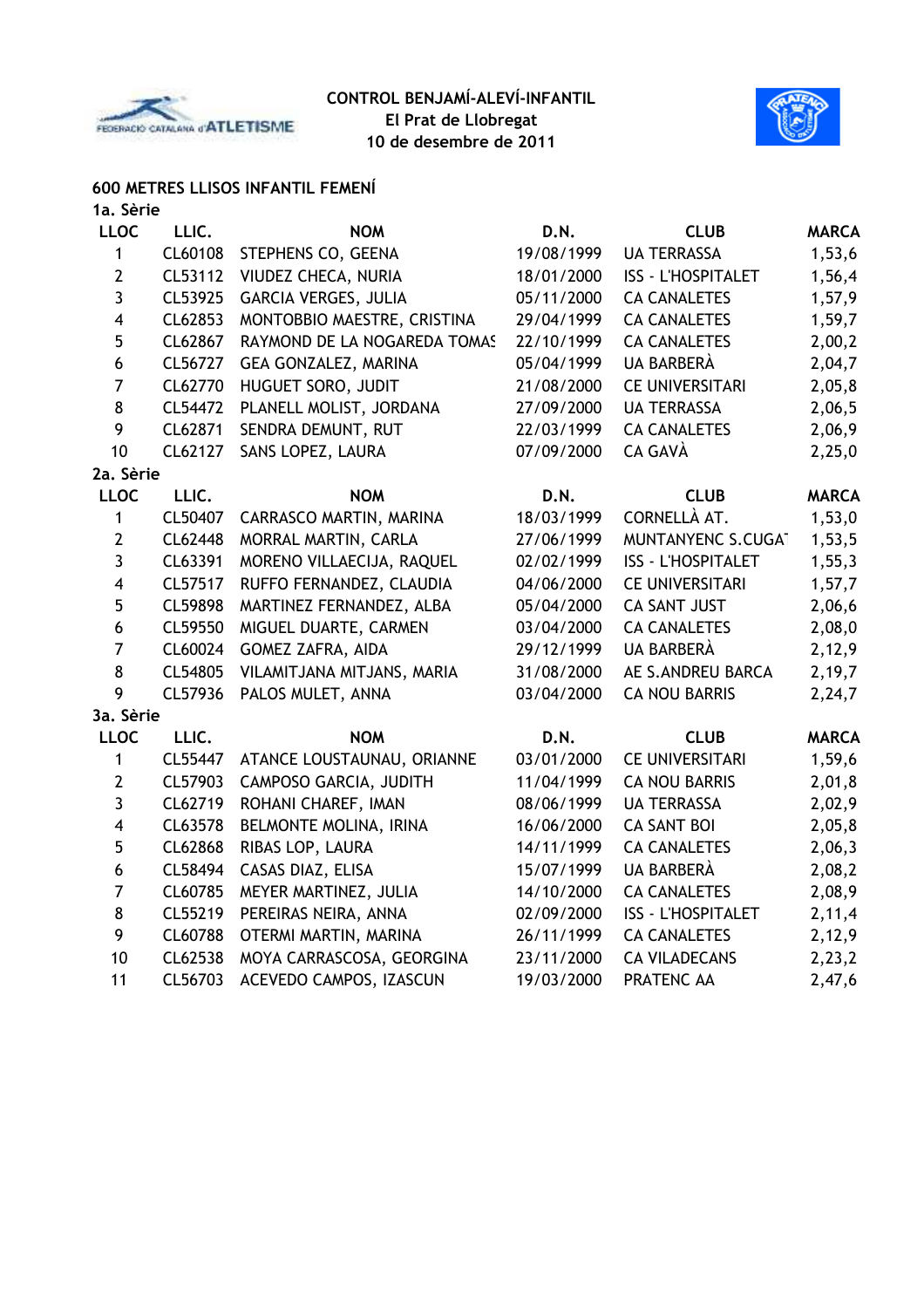



#### **2000 METRES LLISOS INFANTIL FEMENÍ**

| <b>LLOC</b>             | LLIC.   | <b>NOM</b>                        | D.N.       | <b>CLUB</b>               | <b>MARCA</b> |
|-------------------------|---------|-----------------------------------|------------|---------------------------|--------------|
| 1                       | CL60566 | MESTRES CARMONA, ANNA             | 08/12/1999 | <b>ISS - L'HOSPITALET</b> | 7,43,2       |
| $\overline{2}$          | CL55220 | GARCIA HOMBRAVELLA, CARLA         | 22/05/2000 | <b>ISS - L'HOSPITALET</b> | 8,02,3       |
| 3                       | CL59898 | MARTINEZ FERNANDEZ, ALBA          | 05/04/2000 | <b>CA SANT JUST</b>       | 8,09,0       |
| $\overline{\mathbf{4}}$ | CL60554 | <b>BUIL CLANCY, GABRIELA</b>      | 29/05/2000 | ISS - L'HOSPITALET        | 8,12,2       |
| 5                       | CL60550 | ALONSO SUAREZ, NEREA              | 05/04/1999 | <b>ISS - L'HOSPITALET</b> | 8,15,5       |
| $\boldsymbol{6}$        | CL54249 | TOMAS RIUDOR, RUT                 | 08/01/1999 | MUNTANYENC S.CUGAT        | 8,22,1       |
| $\overline{7}$          | CL53857 | GASSO DUOCASTELLA, ANNA           | 28/01/2000 | <b>AVINENT MANRESA</b>    | 8,25,6       |
| $\bf 8$                 | CL63578 | BELMONTE MOLINA, IRINA            | 16/06/2000 | <b>CA SANT BOI</b>        | 8,37,4       |
| 9                       | CL54166 | RIUS SANSALVADOR, MARIA           | 17/07/2000 | MUNTANYENC S.CUGAT        | 8,46,2       |
| 10                      | CL54698 | CASTELLS LLACH, JULIA             | 23/12/2000 | <b>CA CANALETES</b>       | 8,53,3       |
| 11                      | CL52271 | POU CALDERON, ALICIA              | 02/12/1999 | UA BARBERÀ                | 9,05,9       |
| 12                      | CL63390 | LUBAKI BOTITA, MEDELENE           | 07/07/2000 | <b>ISS - L'HOSPITALET</b> | 9,20,7       |
|                         |         | 3000 METRES MARXA INFANTIL FEMENÍ |            |                           |              |
| <b>LLOC</b>             | LLIC.   | <b>NOM</b>                        | D.N.       | <b>CLUB</b>               | <b>MARCA</b> |
| 1                       | CL53409 | DE TORRES GIMENO, JULIA           | 14/07/2000 | CORNELLÀ AT.              | 16,58,9      |
| $\overline{2}$          | CL54974 | GARCIA ROVIRA, MARIONA            | 13/03/2000 | AA CATALUNYA              | 17,40,3      |
| $\mathbf{3}$            | CL56525 | ROVIRA MONTANE, OLGA              | 17/11/1999 | PRATENC AA                | 18,24,5      |
| $\overline{\mathbf{4}}$ | CL54794 | RUIZ BETLEJ, GEORGINA             | 02/07/1999 | <b>GIRONA C.BRAVA-CAP</b> | 18,41,5      |
| 5                       | CL56703 | ACEVEDO CAMPOS, IZASCUN           | 19/03/2000 | PRATENC AA                | 20,30,7      |
| 6                       | CL53169 | ROVIRA RINCON, IRENE              | 19/02/1999 | CA GAVÀ                   | 21,54,1      |
|                         |         | TRIPLE SALT INFANTIL FEMENÍ       |            |                           |              |
| <b>LLOC</b>             | LLIC.   | <b>NOM</b>                        | D.N.       | <b>CLUB</b>               | <b>MARCA</b> |
| 1                       | CL50407 | CARRASCO MARTIN, MARINA           | 18/03/1999 | CORNELLÀ AT.              | 9,66         |
| $\mathbf{2}$            | CL50114 | CRUEL PONS, AINOA                 | 30/03/1999 | UA BARBERÀ                | 9,56         |
| 3                       | CL54249 | TOMAS RIUDOR, RUT                 | 08/01/1999 | MUNTANYENC S.CUGAT        | 8,74         |
| $\overline{\mathbf{4}}$ | CL55934 | TORRESCASANA AMADOR, CLAUDIA      | 20/07/2000 | <b>AVINENT MANRESA</b>    | 8,64         |
| 5                       | CL54686 | ZUÑIGA CATARINEU, ANNA            | 19/03/2000 | <b>CA MOLLET</b>          | 8,57         |
| 6                       | CL57483 | BALLARIN RUBINART, IRENE          | 18/04/2000 | <b>AVINENT MANRESA</b>    | 7,99         |
| $\overline{7}$          | CL53112 | VIUDEZ CHECA, NURIA               | 18/01/2000 | <b>ISS - L'HOSPITALET</b> | 7,74         |
| 8                       | CL61095 | BALTIC FLORES, INES-IVY           | 20/03/1999 | CA GAVÀ                   | 7,70         |
| 9                       | CL62853 | MONTOBBIO MAESTRE, CRISTINA       | 29/04/1999 | <b>CA CANALETES</b>       | 7,68         |
| 10                      | CL62871 | SENDRA DEMUNT, RUT                | 22/03/1999 | <b>CA CANALETES</b>       | 7,53         |
| 11                      | CL53925 | GARCIA VERGES, JULIA              | 05/11/2000 | <b>CA CANALETES</b>       | 7,44         |
| 12                      | CL62867 | RAYMOND DE LA NOGAREDA TOMAS      | 22/10/1999 | <b>CA CANALETES</b>       | 7,39         |
| 13                      | CL63390 | LUBAKI BOTITA, MEDELENE           | 07/07/2000 | <b>ISS - L'HOSPITALET</b> | 7,30         |
| 14                      | CL55219 | PEREIRAS NEIRA, ANNA              | 02/09/2000 | <b>ISS - L'HOSPITALET</b> | 7,25         |
| 15                      | CL55220 | GARCIA HOMBRAVELLA, CARLA         | 22/05/2000 | <b>ISS - L'HOSPITALET</b> | 7,24         |
| 16                      | CL63382 | BLAZQUEZ ALVAREZ, LAURA           | 20/04/2000 | <b>ISS - L'HOSPITALET</b> | 6,84         |
| 17                      | CL53857 | GASSO DUOCASTELLA, ANNA           | 28/01/2000 | <b>AVINENT MANRESA</b>    | 6,62         |
|                         | CL55447 | ATANCE LOUSTAUNAU, ORIANNE        | 03/01/2000 | <b>CE UNIVERSITARI</b>    | <b>NULS</b>  |
|                         | CL61930 | LOPE GONZALEZ, NIRUTA             | 30/04/1999 | AA CATALUNYA              | <b>NULS</b>  |
|                         | CL62839 | GUAL SAINZ-PARDO, NADIA           | 12/05/2000 | <b>CA CANALETES</b>       | <b>NULS</b>  |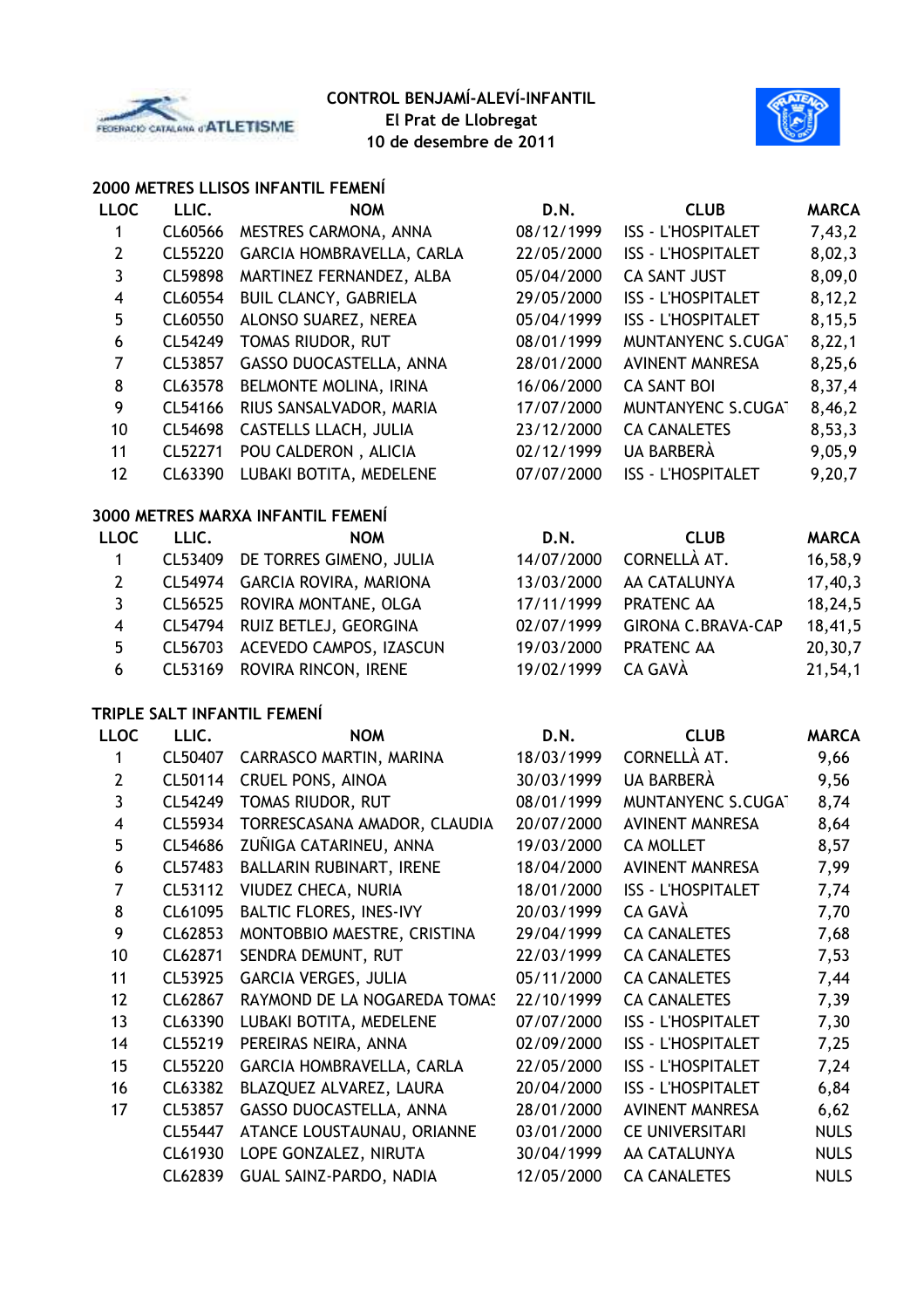



#### **LLANÇAMENT DE PES INFANTIL FEMENÍ**

| <b>LLOC</b>    | LLIC.   | <b>NOM</b>                     | D.N.       | <b>CLUB</b>         | <b>MARCA</b> |
|----------------|---------|--------------------------------|------------|---------------------|--------------|
| 1              | CL58007 | VEGA PALOMINO, MARIA           | 02/11/1999 | <b>CA SANT BOI</b>  | 23,73        |
| $\overline{2}$ | CL53170 | <b>VERDEGUER MOMOT, ELISA</b>  | 26/11/1999 | CA GAVÀ             | 22,22        |
| 3              | CL59550 | MIGUEL DUARTE, CARMEN          | 03/04/2000 | <b>CA CANALETES</b> | 21,18        |
| 4              | CL61095 | <b>BALTIC FLORES, INES-IVY</b> | 20/03/1999 | CA GAVÀ             | 18,90        |
| 5              | CL54472 | PLANELL MOLIST, JORDANA        | 27/09/2000 | <b>UA TERRASSA</b>  | 15,00        |
| 6              | CL54698 | CASTELLS LLACH, JULIA          | 23/12/2000 | <b>CA CANALETES</b> | 12,93        |
| 7              | CL59610 | TORRES GUIMIL, SARA            | 23/12/2000 | MUNTANYENC S.CUGAT  | 12,71        |
| 8              | CL52271 | POU CALDERON, ALICIA           | 02/12/1999 | UA BARBERÀ          | 12,34        |
| 9              | CL53409 | DE TORRES GIMENO, JULIA        | 14/07/2000 | CORNELLÀ AT.        | 11,06        |
| 10             | CL61150 | GRAÑENA DIAZ, SANDRA           | 27/04/1999 | UA BARBERÀ          | 10,51        |
| 11             | CL54805 | VILAMITJANA MITJANS, MARIA     | 31/08/2000 | AE S.ANDREU BARCA   | 10,31        |
| 12             | CL56703 | ACEVEDO CAMPOS, IZASCUN        | 19/03/2000 | PRATENC AA          | 6,75         |
|                |         |                                |            |                     |              |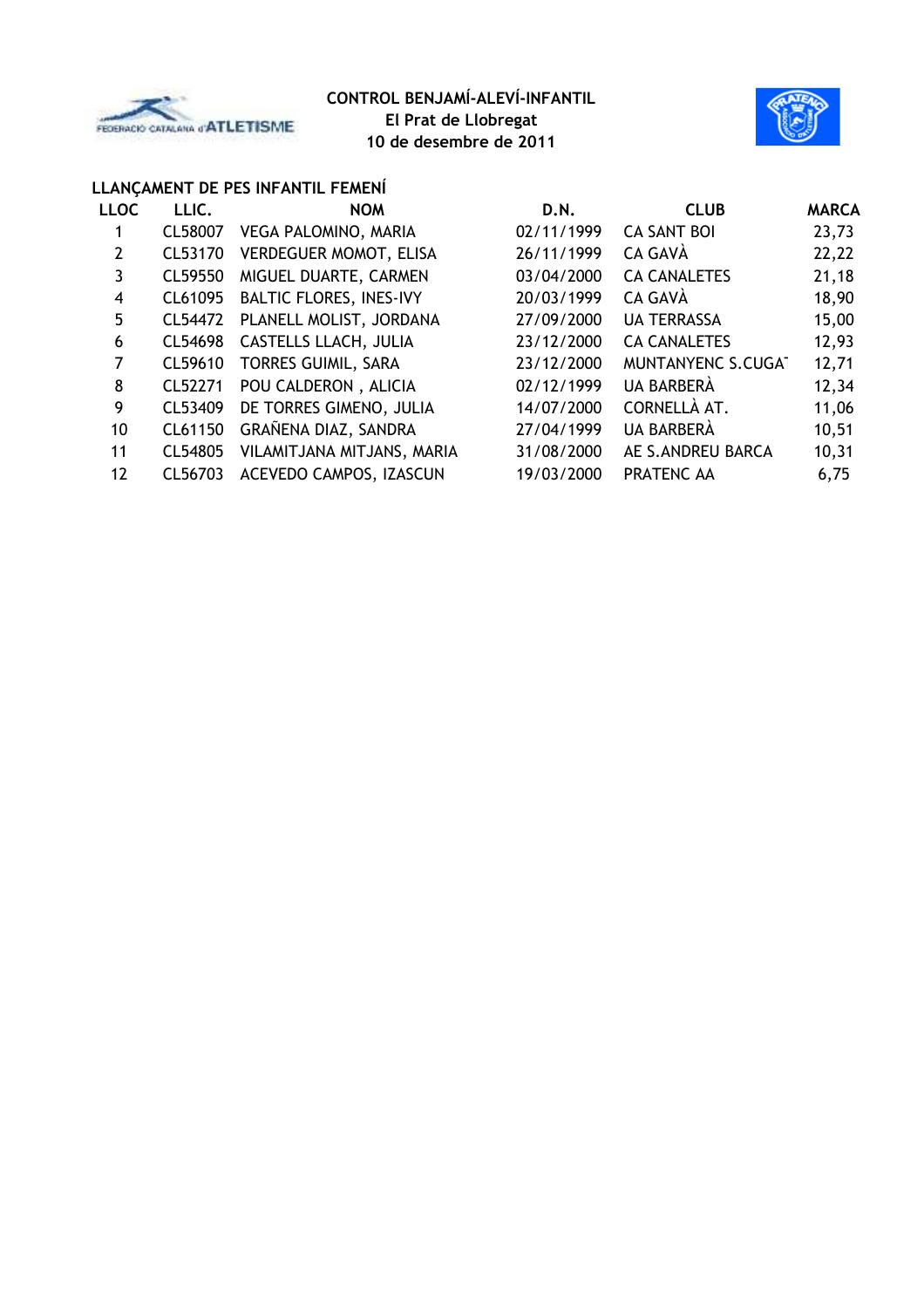



# **600 METRES LLISOS ALEVÍ MASCULÍ**

| 1a. Sèrie      |         |                                |            |                           |              |
|----------------|---------|--------------------------------|------------|---------------------------|--------------|
| <b>LLOC</b>    | LLIC.   | <b>NOM</b>                     | D.N.       | <b>CLUB</b>               | <b>MARCA</b> |
| 1              | CL62550 | VILLALONGA MARTINEZ, RAUL      | 21/10/2001 | <b>CA VILADECANS</b>      | 1,59,7       |
| $\mathbf{2}$   | CL63700 | PIÑERA PONS, ENRIC             | 19/04/2001 | BARCELONA AT.             | 2,02,8       |
| 3              | CL55248 | TERUEL SUBIRATS, POL           | 23/04/2001 | <b>CA CANALETES</b>       | 2,03,3       |
| 4              | CL58670 | MESAS HERRANZ, ADRIA           | 03/09/2002 | <b>AVINENT MANRESA</b>    | 2,04,7       |
| 5              | CL58664 | FERNANDEZ SERRANO, MARC        | 30/12/2002 | <b>AVINENT MANRESA</b>    | 2,07,1       |
| 6              | CL57550 | SEGURA PESUDO, BEZA            | 13/01/2002 | <b>CA CANALETES</b>       | 2,09,1       |
| $\overline{7}$ | CL62859 | NDIAYE MATHEU, NABI            | 27/06/2002 | <b>CA CANALETES</b>       | 2, 12, 5     |
| 8              | CL58208 | LOPEZ RUIZ, MARIO              | 23/01/2002 | <b>UA BARBERÀ</b>         | 2,14,5       |
| 9              | CL62114 | GARCIA CARRETERO, OSCAR        | 10/08/2001 | CA GAVÀ                   | 2,15,9       |
| 10             | CL59329 | EGEA MANGIN, ALOIS             | 23/11/2001 | CA GAVÀ                   | 2,20,4       |
| 11             | CL58588 | COMAJOAN CARA, MARÇAL          | 30/08/2002 | <b>CA VIC</b>             | 2,20,9       |
| 2a. Sèrie      |         |                                |            |                           |              |
| <b>LLOC</b>    | LLIC.   | <b>NOM</b>                     | D.N.       | <b>CLUB</b>               | <b>MARCA</b> |
| 1              | CL62535 | HURTADO PINEDO, JESUS          | 20/06/2002 | <b>CA VILADECANS</b>      | 1,59,9       |
| $\mathbf{2}$   | CL57508 | LOPEZ VIDAL, ALBERT            | 20/02/2001 | <b>CE UNIVERSITARI</b>    | 2,02,0       |
| 3              | CL61235 | MOLINA GOMEZ, ERIC             | 24/01/2002 | <b>AVINENT MANRESA</b>    | 2,07,1       |
| 4              | CL58200 | GEA GONZALEZ, JOAN             | 04/04/2002 | UA BARBERÀ                | 2,10,6       |
| 5              | CL61231 | ALVAREZ CARACUEL, SERGI        | 04/05/2002 | <b>AVINENT MANRESA</b>    | 2, 11, 1     |
| 6              | CL54803 | GONZALEZ RODRIGUEZ, IKER       | 24/10/2001 | AE S.ANDREU BARCA         | 2, 15, 1     |
| $\overline{7}$ | CL57538 | FELIS MORLANS, GERARD          | 13/06/2001 | <b>CA CANALETES</b>       | 2,18,6       |
| 8              | CL58191 | ALBARRAN ROCA, MARTI           | 13/08/2002 | UA BARBERÀ                | 2, 24, 3     |
| 9              | CL62036 | ROIG PASCUAL, ARNAU            | 24/04/2001 | AE MOLINS 2000            | 2,24,8       |
| 10             | CL58220 | SANCHEZ LOPEZ, ERIC            | 03/03/2002 | UA BARBERÀ                | 2,25,2       |
| 11             | CL57013 | LAZARO ROCA, POL               | 13/08/2001 | AE MOLINS 2000            | 2,26,0       |
| 12             | CL60787 | ORREGO VIKLUND, GUSTAV         | 03/06/2002 | <b>CA CANALETES</b>       | 2,26,7       |
| 13             | CL62852 | MIRANDA ALGECIRAS, SILVESTRE   | 18/10/2002 | <b>CA CANALETES</b>       | 2,27,4       |
| 3a. Sèrie      |         |                                |            |                           |              |
| <b>LLOC</b>    | LLIC.   | <b>NOM</b>                     | D.N.       | <b>CLUB</b>               | <b>MARCA</b> |
| 1              |         | CL62832 GARCIA FERNANDEZ, ALAN | 01/10/2002 | <b>CA CANALETES</b>       | 2,04,5       |
| $\overline{2}$ | CL59085 | CEBERIO DASCA, GUILLEM         | 14/06/2001 | ISS - L'HOSPITALET        | 2,06,0       |
| 3              | CL57284 | RODRIGUEZ FAUROUX, JOAQUIM     | 19/03/2002 | <b>ISS - L'HOSPITALET</b> | 2,07,5       |
| 4              |         | CL57514 RAFI DVORACEK, ANDREAS | 24/04/2002 | CE UNIVERSITARI           | 2,08,6       |
| 5              |         | CL59329 EGEA MANGIN, ALOIS     | 23/11/2001 | CA GAVÀ                   | 2, 17, 8     |
| 6              |         | CL58612 CASTELLS LLACH, JOSEP  | 30/08/2002 | <b>CA CANALETES</b>       | 2,19,5       |
| $\overline{7}$ | CL58611 | ROMEO BARCELO, ALBERT          | 08/12/2002 | <b>CA CANALETES</b>       | 2,19,9       |
| 8              | CL58109 | DOMENECH GUTIERREZ, MARC       | 04/10/2002 | AE S.ANDREU BARCA         | 2, 24, 3     |
| 9              | CL60783 | MENDEZ ROVIRA, JOAN            | 11/12/2002 | <b>CA CANALETES</b>       | 2,31,9       |
| 4a. Sèrie      |         |                                |            |                           |              |
| <b>LLOC</b>    | LLIC.   | <b>NOM</b>                     | D.N.       | <b>CLUB</b>               | <b>MARCA</b> |
| 1              | CL58950 | MONTES LOPEZ, MARIO            | 20/02/2002 | PRATENC AA                | 2,12,8       |
| $\overline{2}$ | CL58948 | MOGAS MORALES, ROGER           | 08/04/2002 | PRATENC AA                | 2,13,5       |
| 3              | CL54758 | DE LA HOZ GARCIA, DANIEL       | 14/04/2001 | CA NOU BARRIS             | 2, 14, 2     |
| 4              | CL54804 | SOTILLOS HERITSCH, POL         | 21/12/2001 | AE S.ANDREU BARCA         | 2, 15, 8     |
| 5              | CL57285 | CARRASCO VILASECA, GERARD      | 24/10/2002 | <b>ISS - L'HOSPITALET</b> | 2,16,9       |
| 6              | CL62532 | CEMBORAIN VALDEVIRA, VICTOR    | 14/11/2002 | <b>CA VILADECANS</b>      | 2,25,3       |
| $\overline{7}$ | CL62827 | DASS SANCHEZ, ARNAU            | 31/01/2002 | <b>CA CANALETES</b>       | 2,41,5       |
| 8              |         | CL59916 LIARTE CARDONA, IVAN   | 11/04/2002 | AE MOLINS 2000            | 2,42,5       |
|                |         |                                |            |                           |              |

**2000 METRES MARXA ALEVÍ MASCULÍ**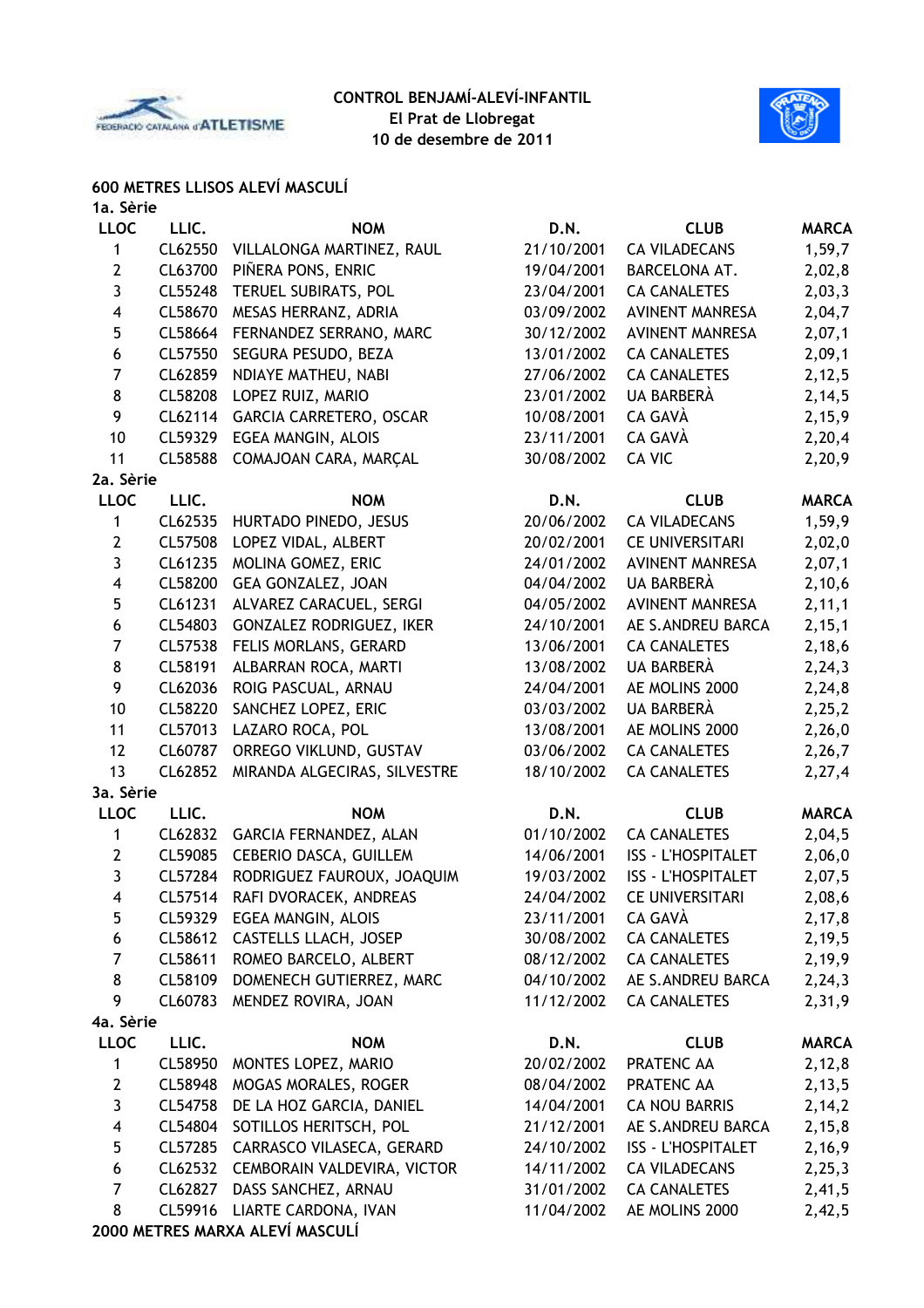



| <b>LLOC</b>             | LLIC.   | <b>NOM</b>                                     | D.N.                     | <b>CLUB</b>                                | <b>MARCA</b> |
|-------------------------|---------|------------------------------------------------|--------------------------|--------------------------------------------|--------------|
| 1                       | CL57355 | COTONAT DONAT, ERNEST                          | 19/05/2001               | <b>CE UNIVERSITARI</b>                     | 14,06,1      |
| $\mathbf{2}$            | CL58611 | ROMEO BARCELO, ALBERT                          | 08/12/2002               | <b>CA CANALETES</b>                        | 15,08,1      |
| 3                       | CL58670 | MESAS HERRANZ, ADRIA                           | 03/09/2002               | <b>AVINENT MANRESA</b>                     | 14,42,6      |
| $\overline{\mathbf{4}}$ | CL60344 | SIVILLA CALVO, CRISTIAN                        | 22/07/2002               | AA CATALUNYA                               | 14,36,1      |
| 5                       | CL62532 | CEMBORAIN VALDEVIRA, VICTOR                    | 14/11/2002               | <b>CA VILADECANS</b>                       | 14,38,9      |
|                         | CL56199 | ESTEBAN AUDINA, ALBERT                         | 13/07/2001               | CA GAVÀ                                    | DQ.          |
|                         | CL60783 | MENDEZ ROVIRA, JOAN                            | 11/12/2002               | <b>CA CANALETES</b>                        | DQ.          |
|                         | CL57550 | SEGURA PESUDO, BEZA                            | 13/01/2002               | <b>CA CANALETES</b>                        | DQ.          |
|                         | CL58612 | CASTELLS LLACH, JOSEP                          | 30/08/2002               | <b>CA CANALETES</b>                        | DQ.          |
|                         |         | SALT DE LLARGADA ALEVÍ MASCULÍ                 |                          |                                            |              |
| <b>LLOC</b>             | LLIC.   | <b>NOM</b>                                     | D.N.                     | <b>CLUB</b>                                | <b>MARCA</b> |
| 1                       | CL61235 | MOLINA GOMEZ, ERIC                             | 24/01/2002               | <b>AVINENT MANRESA</b>                     | 3,78         |
| $\overline{2}$          | CL55587 | DE ARRIBA CERAROLS, ARNAU                      | 04/04/2001               | <b>AVINENT MANRESA</b>                     | 3,59         |
| 3                       | CL63700 | PIÑERA PONS, ENRIC                             | 19/04/2001               | <b>BARCELONA AT.</b>                       | 3,59         |
| $\overline{\mathbf{4}}$ | CL57284 | RODRIGUEZ FAUROUX, JOAQUIM                     | 19/03/2002               | <b>ISS - L'HOSPITALET</b>                  | 3,46         |
| 5                       | CL58950 | MONTES LOPEZ, MARIO                            | 20/02/2002               | PRATENC AA                                 | 3,39         |
| 6                       | CL56199 | ESTEBAN AUDINA, ALBERT                         | 13/07/2001               | CA GAVÀ                                    | 3,36         |
| $\overline{7}$          | CL62114 | <b>GARCIA CARRETERO, OSCAR</b>                 | 10/08/2001               | CA GAVÀ                                    | 3,35         |
| 8                       | CL58200 | <b>GEA GONZALEZ, JOAN</b>                      | 04/04/2002               | <b>UA BARBERÀ</b>                          | 3,30         |
| 9                       | CL62535 | HURTADO PINEDO, JESUS                          | 20/06/2002               | <b>CA VILADECANS</b>                       | 3,30         |
| 10                      | CL59085 | <b>CEBERIO DASCA, GUILLEM</b>                  | 14/06/2001               | <b>ISS - L'HOSPITALET</b>                  | 3,28         |
| 11                      | CL57355 | COTONAT DONAT, ERNEST                          | 19/05/2001               | <b>CE UNIVERSITARI</b>                     | 3,28         |
| 12                      | CL55310 | BENITO GUASCH, ORIOL                           | 02/06/2001               | CA VIC                                     | 3,21         |
| 13                      | CL60449 | ROLDAN SANCHEZ, RODRIGO                        | 02/02/2001               | <b>CE UNIVERSITARI</b>                     | 3,20         |
| 14                      | CL58948 | MOGAS MORALES, ROGER                           | 08/04/2002               | PRATENC AA                                 | 3,16         |
| 15                      | CL58670 | MESAS HERRANZ, ADRIA                           | 03/09/2002               | <b>AVINENT MANRESA</b>                     | 3,15         |
| 16                      | CL57285 | CARRASCO VILASECA, GERARD                      | 24/10/2002               | <b>ISS - L'HOSPITALET</b>                  | 3,13         |
| 17                      | CL58664 | FERNANDEZ SERRANO, MARC                        | 30/12/2002               | <b>AVINENT MANRESA</b>                     | 3,10         |
| 18                      | CL63702 | PRIMICERI SANCHEZ, ERIC                        | 09/02/2001               | BARCELONA AT.                              | 3,06         |
| 19                      | CL62550 | VILLALONGA MARTINEZ, RAUL                      | 21/10/2001               | <b>CA VILADECANS</b>                       | 3,05         |
| 20                      | CL57508 | LOPEZ VIDAL, ALBERT                            | 20/02/2001               | <b>CE UNIVERSITARI</b>                     | 3,05         |
| 21                      | CL54758 | DE LA HOZ GARCIA, DANIEL                       | 14/04/2001               | <b>CA NOU BARRIS</b>                       | 3,04         |
| 22                      |         | FELIS MORLANS, GERARD                          |                          |                                            |              |
| 23                      | CL57538 |                                                | 13/06/2001               | <b>CA CANALETES</b>                        | 3,03         |
|                         | CL61231 | ALVAREZ CARACUEL, SERGI<br>SEGURA PESUDO, BEZA | 04/05/2002               | AVINENT MANRESA                            | 3,01         |
| 24                      | CL57550 |                                                | 13/01/2002<br>11/12/2002 | <b>CA CANALETES</b><br><b>CA CANALETES</b> | 2,99         |
| 25                      | CL60783 | MENDEZ ROVIRA, JOAN                            |                          |                                            | 2,99         |
| 26                      | CL57013 | LAZARO ROCA, POL                               | 13/08/2001               | AE MOLINS 2000                             | 2,95         |
| 27                      | CL57514 | RAFI DVORACEK, ANDREAS                         | 24/04/2002               | <b>CE UNIVERSITARI</b>                     | 2,95         |
| 28                      | CL58208 | LOPEZ RUIZ, MARIO                              | 23/01/2002               | UA BARBERÀ                                 | 2,90         |
| 29                      | CL59696 | ALBARRAN SANCHEZ, POL                          | 13/01/2001               | <b>CA NOU BARRIS</b>                       | 2,79         |
| 30                      | CL62036 | ROIG PASCUAL, ARNAU                            | 24/04/2001               | AE MOLINS 2000                             | 2,77         |
| 31                      | CL58115 | ORTEGA MARTIN, SERGIO                          | 01/08/2001               | AE S.ANDREU BARCA                          | 2,76         |
| 32                      | CL58612 | CASTELLS LLACH, JOSEP                          | 30/08/2002               | <b>CA CANALETES</b>                        | 2,75         |
| 33                      | CL59329 | EGEA MANGIN, ALOIS                             | 23/11/2001               | CA GAVÀ                                    | 2,72         |
| 34                      | CL61237 | SANTANACH PINTOR, PAU                          | 16/07/2002               | <b>AVINENT MANRESA</b>                     | 2,72         |
| 35                      | CL58109 | DOMENECH GUTIERREZ, MARC                       | 04/10/2002               | AE S.ANDREU BARCA                          | 2,69         |
| 36                      | CL54803 | GONZALEZ RODRIGUEZ, IKER                       | 24/10/2001               | AE S.ANDREU BARCA                          | 2,65         |
| 37                      | CL58611 | ROMEO BARCELO, ALBERT                          | 08/12/2002               | <b>CA CANALETES</b>                        | 2,65         |
| 38                      | CL60787 | ORREGO VIKLUND, GUSTAV                         | 03/06/2002               | <b>CA CANALETES</b>                        | 2,63         |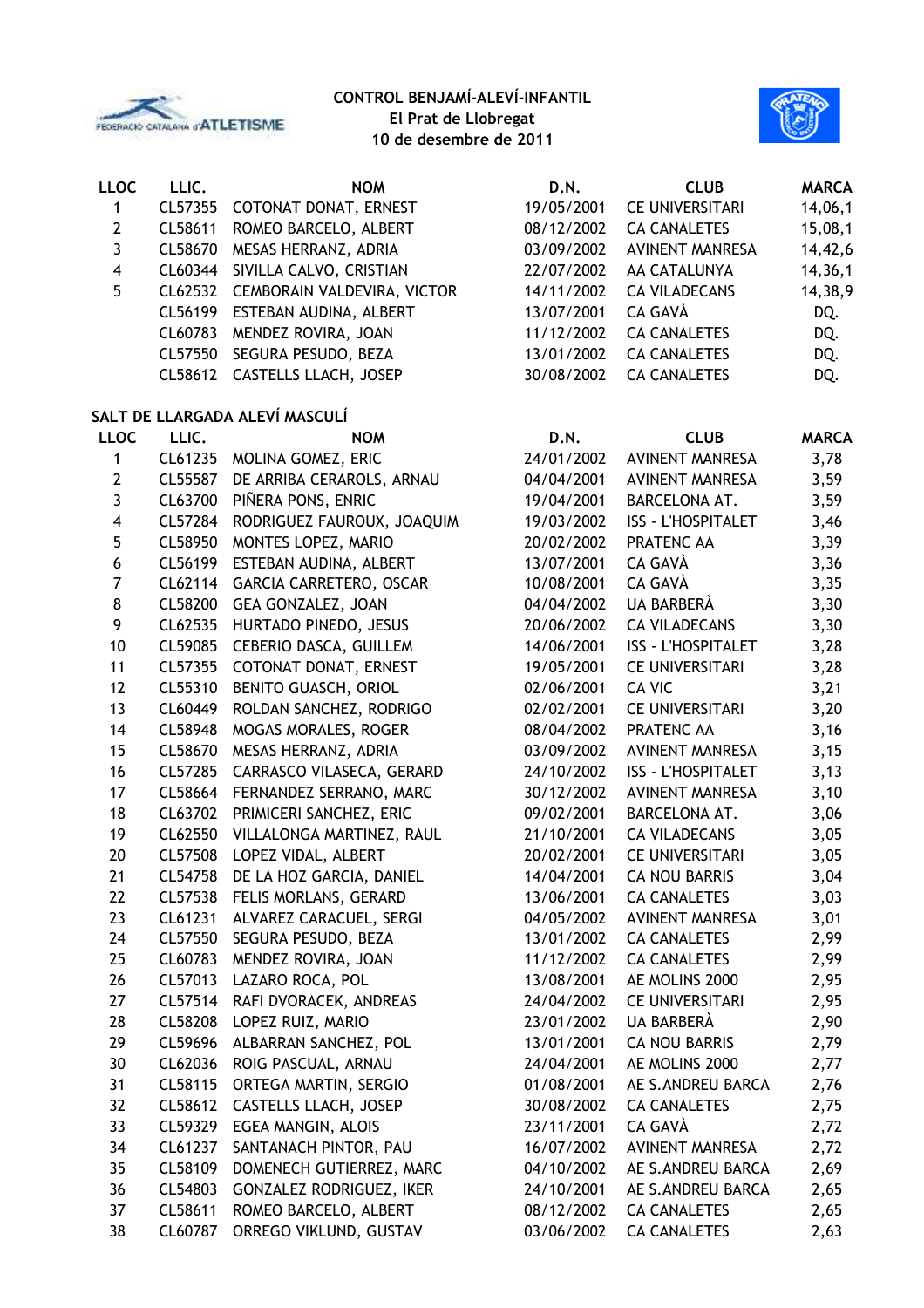



| 39 |         | CL56663 MARTINEZ SALVANS, CARLES    | 02/03/2001 | CA VIC               | 2,57 |
|----|---------|-------------------------------------|------------|----------------------|------|
| 40 | CL59329 | EGEA MANGIN, ALOIS                  | 23/11/2001 | CA GAVÀ              | 2,56 |
| 41 |         | CL58588 COMAJOAN CARA, MARÇAL       | 30/08/2002 | CA VIC               | 2,54 |
| 42 |         | CL62832 GARCIA FERNANDEZ, ALAN      | 01/10/2002 | <b>CA CANALETES</b>  | 2,54 |
| 43 |         | CL59916 LIARTE CARDONA, IVAN        | 11/04/2002 | AE MOLINS 2000       | 2,42 |
| 44 |         | CL54804 SOTILLOS HERITSCH, POL      | 21/12/2001 | AE S.ANDREU BARCA    | 2,37 |
| 45 |         | CL62532 CEMBORAIN VALDEVIRA, VICTOR | 14/11/2002 | <b>CA VILADECANS</b> | 2,37 |
| 46 | CL58220 | SANCHEZ LOPEZ, ERIC                 | 03/03/2002 | UA BARBERÀ           | 2,31 |
| 47 | CL58191 | ALBARRAN ROCA, MARTI                | 13/08/2002 | UA BARBERÀ           | 2,22 |
|    |         |                                     |            |                      |      |

## **LLANÇAMENT DE PILOTA ALEVÍ MASCULÍ**

| <b>LLOC</b>    | LLIC.   | <b>NOM</b>                     | D.N.       | <b>CLUB</b>               | <b>MARCA</b> |
|----------------|---------|--------------------------------|------------|---------------------------|--------------|
| 1              | CL58948 | MOGAS MORALES, ROGER           | 08/04/2002 | PRATENC AA                | 25,58        |
| $\mathbf{2}$   | CL57284 | RODRIGUEZ FAUROUX, JOAQUIM     | 19/03/2002 | ISS - L'HOSPITALET        | 25,39        |
| 3              | CL59696 | ALBARRAN SANCHEZ, POL          | 13/01/2001 | <b>CA NOU BARRIS</b>      | 25,32        |
| 4              | CL58115 | ORTEGA MARTIN, SERGIO          | 01/08/2001 | AE S.ANDREU BARCA         | 24,43        |
| 5              | CL57355 | COTONAT DONAT, ERNEST          | 19/05/2001 | <b>CE UNIVERSITARI</b>    | 23,70        |
| 6              | CL56663 | MARTINEZ SALVANS, CARLES       | 02/03/2001 | CA VIC                    | 23,03        |
| $\overline{7}$ | CL58950 | MONTES LOPEZ, MARIO            | 20/02/2002 | PRATENC AA                | 20,55        |
| 8              | CL58208 | LOPEZ RUIZ, MARIO              | 23/01/2002 | UA BARBERÀ                | 20,40        |
| 9              | CL59329 | EGEA MANGIN, ALOIS             | 23/11/2001 | CA GAVÀ                   | 19,90        |
| 10             | CL54804 | SOTILLOS HERITSCH, POL         | 21/12/2001 | AE S.ANDREU BARCA         | 19,65        |
| 11             | CL58612 | CASTELLS LLACH, JOSEP          | 30/08/2002 | <b>CA CANALETES</b>       | 19,32        |
| 12             | CL62535 | HURTADO PINEDO, JESUS          | 20/06/2002 | <b>CA VILADECANS</b>      | 19,30        |
| 13             | CL55310 | BENITO GUASCH, ORIOL           | 02/06/2001 | CA VIC                    | 19,08        |
| 14             | CL58200 | GEA GONZALEZ, JOAN             | 04/04/2002 | <b>UA BARBERÀ</b>         | 19,02        |
| 15             | CL58670 | MESAS HERRANZ, ADRIA           | 03/09/2002 | <b>AVINENT MANRESA</b>    | 18,88        |
| 16             | CL55587 | DE ARRIBA CERAROLS, ARNAU      | 04/04/2001 | <b>AVINENT MANRESA</b>    | 18,88        |
| 17             | CL63702 | PRIMICERI SANCHEZ, ERIC        | 09/02/2001 | BARCELONA AT.             | 18,82        |
| 18             | CL57514 | RAFI DVORACEK, ANDREAS         | 24/04/2002 | <b>CE UNIVERSITARI</b>    | 18,80        |
| 19             | CL58611 | ROMEO BARCELO, ALBERT          | 08/12/2002 | <b>CA CANALETES</b>       | 18,79        |
| 20             | CL58609 | SANTANACH LOPEZ, BERNAT        | 02/04/2002 | CA VIC                    | 18,52        |
| 21             | CL57550 | SEGURA PESUDO, BEZA            | 13/01/2002 | <b>CA CANALETES</b>       | 18,35        |
| 22             | CL63700 | PIÑERA PONS, ENRIC             | 19/04/2001 | BARCELONA AT.             | 18,35        |
| 23             | CL56199 | ESTEBAN AUDINA, ALBERT         | 13/07/2001 | CA GAVÀ                   | 18,14        |
| 24             | CL58109 | DOMENECH GUTIERREZ, MARC       | 04/10/2002 | AE S.ANDREU BARCA         | 18,12        |
| 25             | CL60449 | ROLDAN SANCHEZ, RODRIGO        | 02/02/2001 | <b>CE UNIVERSITARI</b>    | 18,00        |
| 26             | CL59329 | EGEA MANGIN, ALOIS             | 23/11/2001 | CA GAVÀ                   | 17,68        |
| 27             | CL61238 | TORRESCASANA AMADOR, GUILLEM   | 16/07/2002 | <b>AVINENT MANRESA</b>    | 17,60        |
| 28             | CL62036 | ROIG PASCUAL, ARNAU            | 24/04/2001 | AE MOLINS 2000            | 16,77        |
| 29             | CL57013 | LAZARO ROCA, POL               | 13/08/2001 | AE MOLINS 2000            | 16,66        |
| 30             | CL57285 | CARRASCO VILASECA, GERARD      | 24/10/2002 | <b>ISS - L'HOSPITALET</b> | 15, 12       |
| 31             | CL59916 | LIARTE CARDONA, IVAN           | 11/04/2002 | AE MOLINS 2000            | 14,87        |
| 32             | CL60783 | MENDEZ ROVIRA, JOAN            | 11/12/2002 | <b>CA CANALETES</b>       | 14,40        |
| 33             | CL62114 | <b>GARCIA CARRETERO, OSCAR</b> | 10/08/2001 | CA GAVÀ                   | 13,92        |
| 34             | CL62532 | CEMBORAIN VALDEVIRA, VICTOR    | 14/11/2002 | <b>CA VILADECANS</b>      | 13,75        |
| 35             | CL58220 | SANCHEZ LOPEZ, ERIC            | 03/03/2002 | UA BARBERÀ                | 13,56        |
| 36             | CL62859 | NDIAYE MATHEU, NABI            | 27/06/2002 | <b>CA CANALETES</b>       | 12,53        |
| 37             | CL54758 | DE LA HOZ GARCIA, DANIEL       | 14/04/2001 | <b>CA NOU BARRIS</b>      | 11,94        |
| 38             | CL62832 | GARCIA FERNANDEZ, ALAN         | 01/10/2002 | <b>CA CANALETES</b>       | 9,77         |
| 39             | CL58191 | ALBARRAN ROCA, MARTI           | 13/08/2002 | UA BARBERÀ                | 9,47         |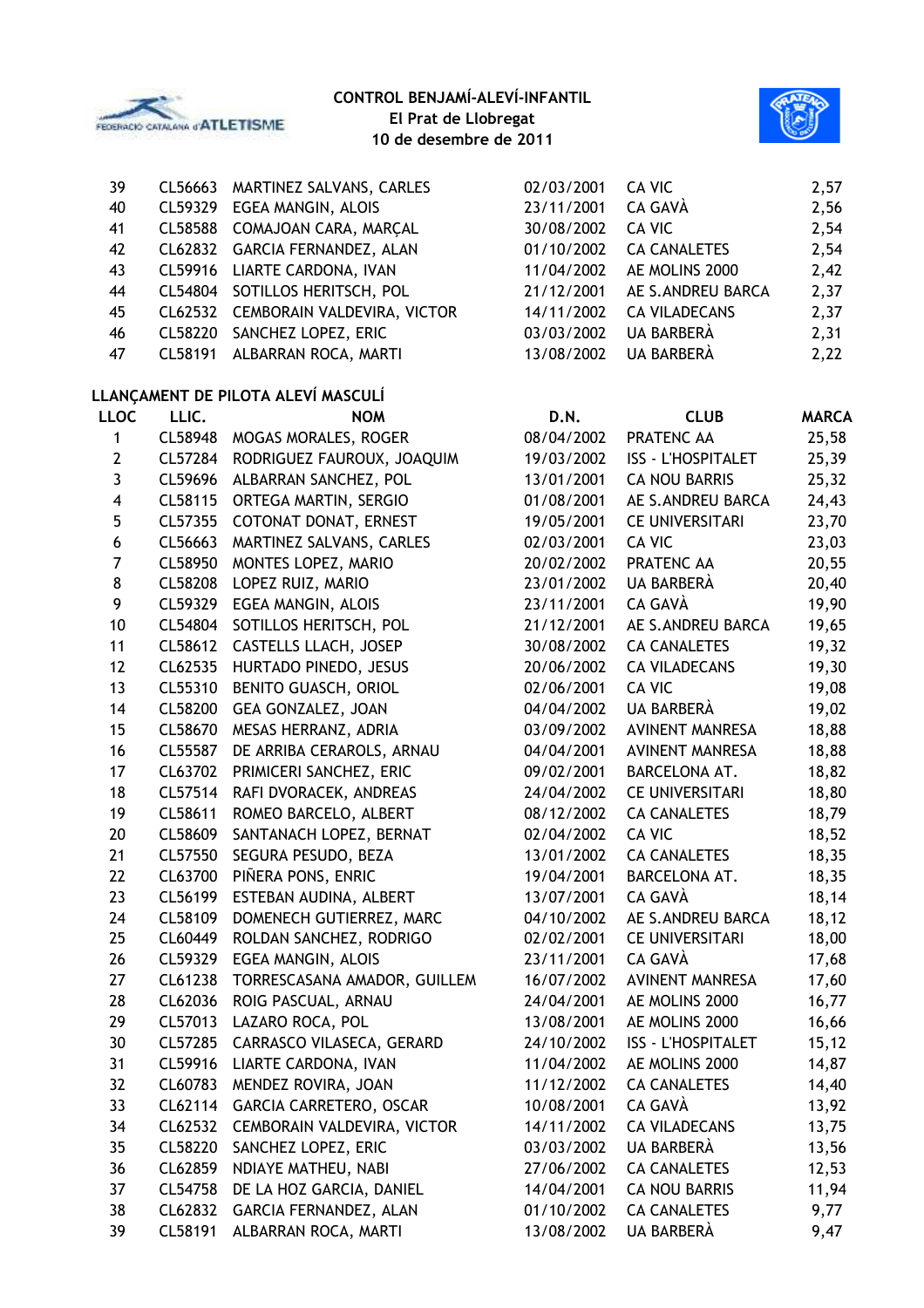



## **600 METRES LLISOS ALEVÍ FEMENÍ**

| 1a. Sèrie      |         |                               |            |                           |              |
|----------------|---------|-------------------------------|------------|---------------------------|--------------|
| <b>LLOC</b>    | LLIC.   | <b>NOM</b>                    | D.N.       | <b>CLUB</b>               | <b>MARCA</b> |
| 1              | CL55770 | MANZANAL GARCIA, ANA          | 20/01/2001 | <b>CG TARRAGONA</b>       | 2,01,3       |
| $\mathbf{2}$   | CL59067 | DE MINGO DOMENECH, MARIA      | 09/02/2001 | <b>CE UNIVERSITARI</b>    | 2,05,6       |
| 3              | CL55771 | TERRON MARTINEZ, ANA          | 28/02/2001 | <b>CG TARRAGONA</b>       | 2,06,4       |
| 4              | CL58113 | MONGAY MARTINEZ, KARLA        | 15/09/2002 | AE S.ANDREU BARCA         | 2,07,2       |
| 5              | CL58659 | CANAL MARTINEZ, JUDITH        | 28/03/2002 | <b>AVINENT MANRESA</b>    | 2,08,7       |
| 6              | CL56853 | <b>GUTIERREZ HORVAT, KALA</b> | 27/08/2001 | CA GAVÀ                   | 2,09,4       |
| $\overline{7}$ | CL60752 | BARTOLOME ORO, CRISTINA       | 07/09/2001 | <b>CA CANALETES</b>       | 2, 14, 5     |
| 8              | CL58794 | <b>GOMEZ ZAFRA, NEREA</b>     | 07/02/2001 | UA BARBERÀ                | 2,17,7       |
| 9              | CL63392 | RIDAMEYA JAN, VICTORIA        | 05/11/2001 | ISS - L'HOSPITALET        | 2,24,5       |
| 10             | CL62850 | MASAGUE COMELLAS, RITA        | 04/05/2002 | <b>CA CANALETES</b>       | 2,25,0       |
| 11             | CL62764 | DE MINGO DOMENECH, ANNA       | 30/12/2002 | <b>CE UNIVERSITARI</b>    | 2,26,9       |
| 12             | CL63388 | IÑIGO MAUREL, LAURA           | 15/01/2001 | <b>ISS - L'HOSPITALET</b> | 2, 29, 3     |
| 13             | CL63305 | DELGADO OSORIO, EVA           | 03/06/2002 | CORNELLÀ AT.              | 2,33,8       |
| 14             | CL63384 | FERRER FERNANDEZ, DANIELA     | 08/01/2002 | ISS - L'HOSPITALET        | 2,35,4       |
| 2a. Sèrie      |         |                               |            |                           |              |
| <b>LLOC</b>    | LLIC.   | <b>NOM</b>                    | D.N.       | <b>CLUB</b>               | <b>MARCA</b> |
| $\mathbf{1}$   | CL55577 | CORNELLAS ESCAYOLA, ELNA      | 22/04/2001 | <b>AVINENT MANRESA</b>    | 1, 59, 1     |
| $\mathbf{2}$   | CL56899 | DALMAU CLOTET, JULIA          | 04/05/2001 | <b>AVINENT MANRESA</b>    | 2, 11, 3     |
| 3              | CL60408 | MPECK-BADA MANIDANG, PAMELA   | 09/11/2001 | <b>ISS - L'HOSPITALET</b> | 2,13,9       |
| 4              | CL62828 | DE CAMPOS VERGES, CLAUDIA     | 14/05/2001 | <b>CA CANALETES</b>       | 2,15,9       |
| 5              | CL54806 | <b>GARCIA TAMARAL, EVA</b>    | 01/12/2001 | AE S.ANDREU BARCA         | 2,18,6       |
| 6              | CL62536 | MARTINEZ BELTRAN, MARINA      | 19/01/2002 | <b>CA VILADECANS</b>      | 2,20,9       |
| $\overline{7}$ | CL57516 | RUFFO FERNANDEZ, BLANCA       | 11/04/2002 | <b>CE UNIVERSITARI</b>    | 2,22,6       |
| 8              | CL62846 | LOPEZ CABALLER, MARTA         | 24/05/2002 | <b>CA CANALETES</b>       | 2,23,4       |
| 9              | CL57288 | SANCHEZ ROMERO, ALBA          | 28/05/2002 | <b>ISS - L'HOSPITALET</b> | 2,26,0       |
| 10             | CL59230 | LOPEZ PANIAGA, LIDIA          | 01/09/2002 | PRATENC AA                | 2, 31, 3     |
| 11             | CL62338 | DOBON PELEGRIN, ESTHER        | 19/04/2002 | UA BARBERÀ                | 2,39,0       |
| 12             | CL63698 | MUNTO GRAU, NEUS              | 12/11/2001 | BARCELONA AT.             | 2,55,3       |
| 13             | CL62533 | GARCIA MARTIN-DOIMEADIOS, ANA | 17/06/2002 | <b>CA VILADECANS</b>      | 2,56,2       |
| 3a. Sèrie      |         |                               |            |                           |              |
| <b>LLOC</b>    | LLIC.   | <b>NOM</b>                    | D.N.       | <b>CLUB</b>               | <b>MARCA</b> |
| $\mathbf 1$    |         | CL60406 VICENTE GARCIA, MARIA | 28/03/2001 | ISS - L'HOSPITALET        | 2,06,9       |
| 2              |         | CL62546 ROBAS SANCHEZ, MARIA  | 14/05/2001 | <b>CA VILADECANS</b>      | 2,12,5       |
| $\mathbf{3}$   | CL62542 | NUÑEZ SANCHEZ, LAIA           | 05/08/2001 | <b>CA VILADECANS</b>      | 2,13,0       |
| 4              | CL55582 | RIERA SATO, MARTA             | 29/09/2001 | <b>AVINENT MANRESA</b>    | 2, 13, 3     |
| 5              | CL58812 | BRULLAS MORENO, MARIA         | 23/11/2001 | CA GAVÀ                   | 2,17,4       |
| 6              | CL58943 | <b>GONZALEZ MATEO, PAULA</b>  | 27/08/2001 | PRATENC AA                | 2,17,6       |
| $\overline{7}$ | CL57354 | COTONAT DONAT, EMMA           | 16/11/2002 | <b>CE UNIVERSITARI</b>    | 2,18,1       |
| 8              | CL61607 | GIL LOPEZ, ANDREA             | 08/01/2001 | <b>CA CANALETES</b>       | 2,26,1       |
| 9              | CL59765 | LLADO MARTINEZ, MERITXELL     | 08/04/2002 | <b>AVINENT MANRESA</b>    | 2, 27, 3     |
| 10             | CL58308 | PEREIRAS NEIRA, NURIA         | 24/01/2002 | <b>ISS - L'HOSPITALET</b> | 2,28,2       |
| 11             | CL58112 | MITJANS BARCELO, MARTA        | 05/05/2002 | AE S.ANDREU BARCA         | 2,29,7       |
| 12             | CL62769 | <b>GABARRO BENET, MONICA</b>  | 23/01/2002 | <b>CE UNIVERSITARI</b>    | 2,30,0       |
| 13             | CL56851 | GIL DOMINGO, LAURA            | 26/04/2001 | CA GAVÀ                   | 2,32,5       |
|                |         |                               |            |                           |              |

CL56698 GRUESO ALVAREZ, ELENA 19/01/2001 PRATENC AA 2,40,4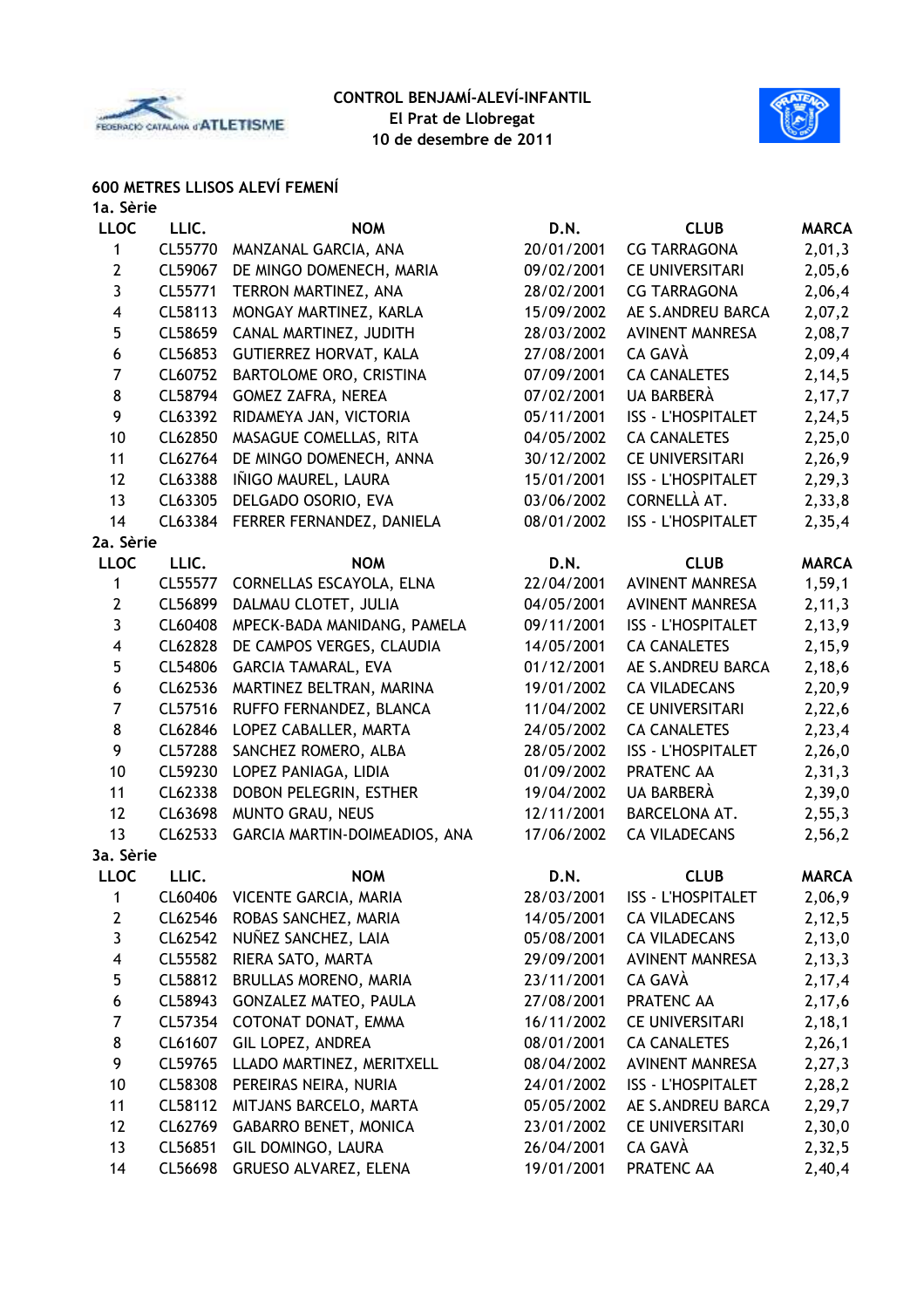



| 15                      |         | CL60343 SIVILLA CALVO, ANDREA  | 24/06/2001 | AA CATALUNYA              | 2,47,0       |
|-------------------------|---------|--------------------------------|------------|---------------------------|--------------|
|                         |         | 2000 METRES MARXA ALEVÍ FEMENÍ |            |                           |              |
| <b>LLOC</b>             | LLIC.   | <b>NOM</b>                     | D.N.       | <b>CLUB</b>               | <b>MARCA</b> |
| 1                       | CL57168 | MARTINEZ GONZALEZ, ELENA       | 10/07/2002 | CORNELLÀ AT.              | 12,48,1      |
| $\mathbf{2}$            | CL59207 | COBOS PASCUAL, NATALIA         | 31/07/2002 | <b>ISS - L'HOSPITALET</b> | 13,00,3      |
| 3                       | CL55738 | SAYAGO CEREZO, PAULA           | 25/11/2001 | CORNELLÀ AT.              | 13,29,9      |
| $\overline{4}$          | CL62846 | LOPEZ CABALLER, MARTA          | 24/05/2002 | <b>CA CANALETES</b>       | 13,33,9      |
| 5                       | CL62530 | CAYERO SANCHEZ, NOELIA         | 01/07/2001 | <b>CA VILADECANS</b>      | 13,34,7      |
| $\boldsymbol{6}$        | CL58794 | <b>GOMEZ ZAFRA, NEREA</b>      | 07/02/2001 | UA BARBERÀ                | 15,03,4      |
| $\overline{7}$          | CL62850 | MASAGUE COMELLAS, RITA         | 04/05/2002 | <b>CA CANALETES</b>       | 15,51,4      |
| 8                       | CL62536 | MARTINEZ BELTRAN, MARINA       | 19/01/2002 | <b>CA VILADECANS</b>      | 16, 13, 5    |
| 9                       | CL59230 | LOPEZ PANIAGA, LIDIA           | 01/09/2002 | PRATENC AA                | 16,54,6      |
| 10                      | CL62533 | GARCIA MARTIN-DOIMEADIOS, ANA  | 17/06/2002 | <b>CA VILADECANS</b>      | 17,06,6      |
|                         | CL63252 | TORO VEGA, SILVIA              | 30/03/2001 | PRATENC AA                | DQ.          |
|                         | CL60329 | PALOMERO DONADEU, ALEXIA       | 19/11/2002 | AA CATALUNYA              | DQ.          |
|                         |         | SALT DE LLARGADA ALEVÍ FEMENÍ  |            |                           |              |
| <b>LLOC</b>             | LLIC.   | <b>NOM</b>                     | D.N.       | <b>CLUB</b>               | <b>MARCA</b> |
| 1                       | CL55770 | MANZANAL GARCIA, ANA           | 20/01/2001 | <b>CG TARRAGONA</b>       | 4,17         |
| $\overline{2}$          | CL60406 | VICENTE GARCIA, MARIA          | 28/03/2001 | <b>ISS - L'HOSPITALET</b> | 3,78         |
| 3                       | CL55577 | CORNELLAS ESCAYOLA, ELNA       | 22/04/2001 | <b>AVINENT MANRESA</b>    | 3,57         |
| $\overline{\mathbf{4}}$ | CL56853 | GUTIERREZ HORVAT, KALA         | 27/08/2001 | CA GAVÀ                   | 3,39         |
| 5                       | CL59067 | DE MINGO DOMENECH, MARIA       | 09/02/2001 | <b>CE UNIVERSITARI</b>    | 3,36         |
| 6                       | CL56899 | DALMAU CLOTET, JULIA           | 04/05/2001 | <b>AVINENT MANRESA</b>    | 3,13         |
| $\overline{7}$          | CL56594 | VEGA PALOMINO, IRENE           | 02/04/2001 | <b>CA SANT BOI</b>        | 3,10         |
| 8                       | CL58659 | CANAL MARTINEZ, JUDITH         | 28/03/2002 | <b>AVINENT MANRESA</b>    | 3,06         |
| 9                       | CL62828 | DE CAMPOS VERGES, CLAUDIA      | 14/05/2001 | <b>CA CANALETES</b>       | 3,06         |
| 10                      | CL58113 | MONGAY MARTINEZ, KARLA         | 15/09/2002 | AE S.ANDREU BARCA         | 3,06         |
| 11                      | CL56851 | GIL DOMINGO, LAURA             | 26/04/2001 | CA GAVÀ                   | 3,05         |
| 12                      | CL60784 | MEYER MARTINEZ, INES SOFIA     | 12/07/2002 | <b>CA CANALETES</b>       | 2,99         |
| 13                      | CL62546 | ROBAS SANCHEZ, MARIA           | 14/05/2001 | <b>CA VILADECANS</b>      | 2,98         |
| 14                      | CL60408 | MPECK-BADA MANIDANG, PAMELA    | 09/11/2001 | <b>ISS - L'HOSPITALET</b> | 2,96         |
| 15                      | CL62338 | DOBON PELEGRIN, ESTHER         | 19/04/2002 | UA BARBERÀ                | 2,88         |
| 16                      | CL58812 | BRULLAS MORENO, MARIA          | 23/11/2001 | CA GAVÀ                   | 2,87         |
| 17                      | CL58794 | GOMEZ ZAFRA, NEREA             | 07/02/2001 | UA BARBERÀ                | 2,86         |
| 18                      | CL55771 | TERRON MARTINEZ, ANA           | 28/02/2001 | <b>CG TARRAGONA</b>       | 2,86         |
| 19                      | CL62850 | MASAGUE COMELLAS, RITA         | 04/05/2002 | <b>CA CANALETES</b>       | 2,76         |
| 20                      | CL54806 | <b>GARCIA TAMARAL, EVA</b>     | 01/12/2001 | AE S.ANDREU BARCA         | 2,75         |
| 21                      | CL57288 | SANCHEZ ROMERO, ALBA           | 28/05/2002 | <b>ISS - L'HOSPITALET</b> | 2,72         |
| 22                      | CL59765 | LLADO MARTINEZ, MERITXELL      | 08/04/2002 | <b>AVINENT MANRESA</b>    | 2,70         |
| 23                      | CL61607 | GIL LOPEZ, ANDREA              | 08/01/2001 | <b>CA CANALETES</b>       | 2,70         |
| 24                      | CL56594 | VEGA PALOMINO, IRENE           | 02/04/2001 | <b>CA SANT BOI</b>        | 2,70         |
| 25                      | CL57021 | PEDROL VILA, EMMA              | 02/10/2001 | AE MOLINS 2000            | 2,69         |
| 26                      | CL58943 | <b>GONZALEZ MATEO, PAULA</b>   | 27/08/2001 | PRATENC AA                | 2,66         |
| 27                      | CL62542 | NUÑEZ SANCHEZ, LAIA            | 05/08/2001 | <b>CA VILADECANS</b>      | 2,62         |
| 28                      | CL60343 | SIVILLA CALVO, ANDREA          | 24/06/2001 | AA CATALUNYA              | 2,58         |
| 29                      | CL63392 | RIDAMEYA JAN, VICTORIA         | 05/11/2001 | <b>ISS - L'HOSPITALET</b> | 2,56         |
| 30                      | CL55738 | SAYAGO CEREZO, PAULA           | 25/11/2001 | CORNELLÀ AT.              | 2,52         |
|                         |         |                                |            |                           |              |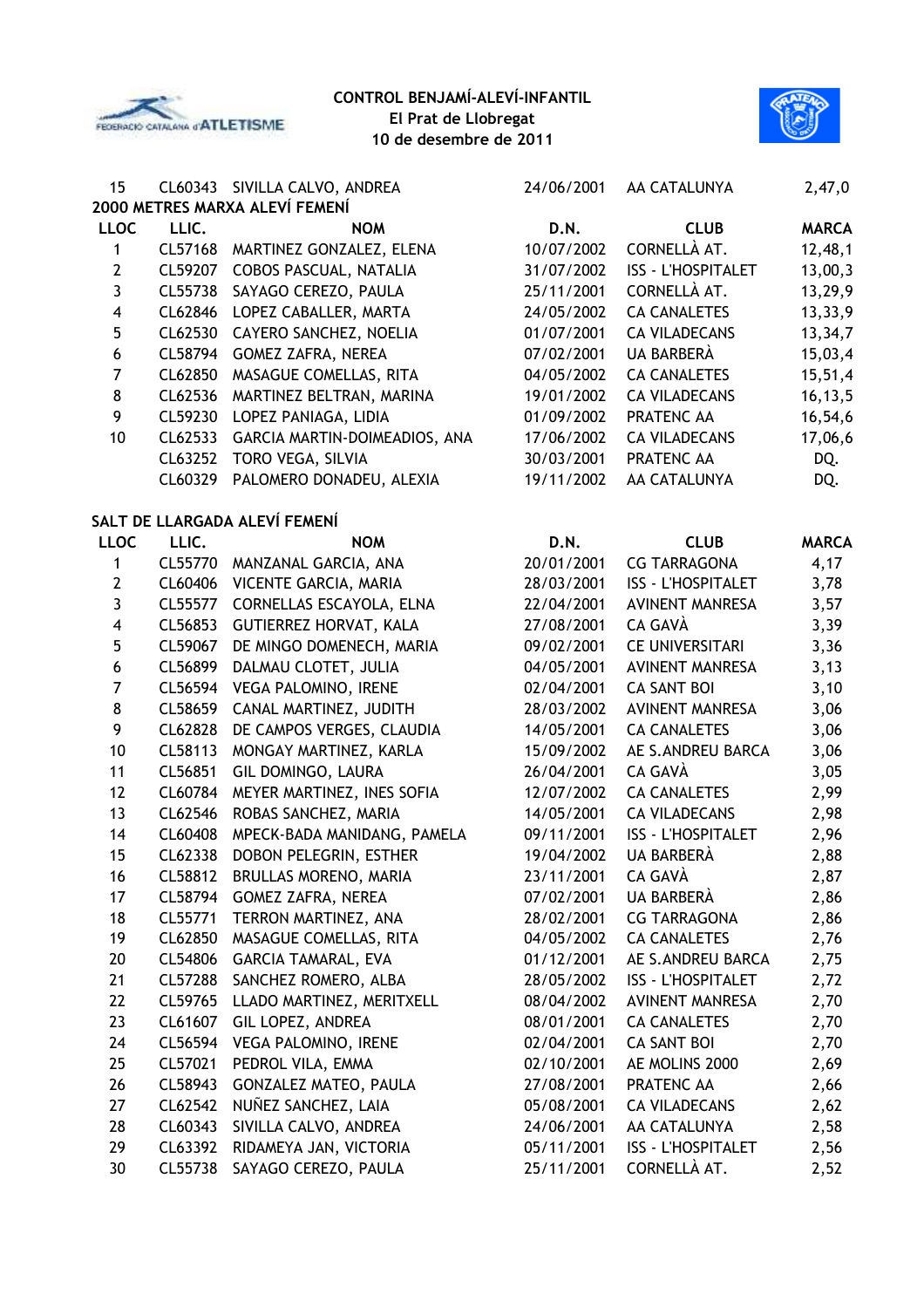



| 31                      | CL58308 | PEREIRAS NEIRA, NURIA           | 24/01/2002 | <b>ISS - L'HOSPITALET</b> | 2,51         |
|-------------------------|---------|---------------------------------|------------|---------------------------|--------------|
| 32                      | CL62764 | DE MINGO DOMENECH, ANNA         | 30/12/2002 | <b>CE UNIVERSITARI</b>    | 2,50         |
| 33                      | CL62846 | LOPEZ CABALLER, MARTA           | 24/05/2002 | <b>CA CANALETES</b>       | 2,49         |
| 34                      | CL63252 | TORO VEGA, SILVIA               | 30/03/2001 | PRATENC AA                | 2,44         |
| 35                      | CL56698 | GRUESO ALVAREZ, ELENA           | 19/01/2001 | PRATENC AA                | 2,41         |
| 36                      | CL62536 | MARTINEZ BELTRAN, MARINA        | 19/01/2002 | <b>CA VILADECANS</b>      | 2,39         |
| 37                      | CL63388 | IÑIGO MAUREL, LAURA             | 15/01/2001 | <b>ISS - L'HOSPITALET</b> | 2,36         |
| 38                      | CL63384 | FERRER FERNANDEZ, DANIELA       | 08/01/2002 | <b>ISS - L'HOSPITALET</b> | 2,31         |
| 39                      | CL58112 | MITJANS BARCELO, MARTA          | 05/05/2002 | AE S.ANDREU BARCA         | 2,24         |
| 40                      | CL59230 | LOPEZ PANIAGA, LIDIA            | 01/09/2002 | PRATENC AA                | 2,21         |
| 41                      | CL63384 | FERRER FERNANDEZ, DANIELA       | 08/01/2002 | <b>ISS - L'HOSPITALET</b> | 2,17         |
|                         | CL63698 | MUNTO GRAU, NEUS                | 12/11/2001 | BARCELONA AT.             | <b>NULS</b>  |
|                         | CL57354 | COTONAT DONAT, EMMA             | 16/11/2002 | <b>CE UNIVERSITARI</b>    | <b>NULS</b>  |
|                         | CL62769 | <b>GABARRO BENET, MONICA</b>    | 23/01/2002 | <b>CE UNIVERSITARI</b>    | <b>NULS</b>  |
|                         |         | LLANÇAMENT DE DISC ALEVÍ FEMENÍ |            |                           |              |
| <b>LLOC</b>             | LLIC.   | <b>NOM</b>                      | D.N.       | <b>CLUB</b>               | <b>MARCA</b> |
| $\mathbf{1}$            | CL56594 | <b>VEGA PALOMINO, IRENE</b>     | 02/04/2001 | <b>CA SANT BOI</b>        | 18,39        |
| $\mathbf{2}$            | CL60406 | VICENTE GARCIA, MARIA           | 28/03/2001 | <b>ISS - L'HOSPITALET</b> | 16,76        |
| 3                       | CL56853 | <b>GUTIERREZ HORVAT, KALA</b>   | 27/08/2001 | CA GAVÀ                   | 15,41        |
| $\overline{\mathbf{4}}$ | CL55582 | RIERA SATO, MARTA               | 29/09/2001 | <b>AVINENT MANRESA</b>    | 14,52        |
| 5                       | CL58794 | <b>GOMEZ ZAFRA, NEREA</b>       | 07/02/2001 | UA BARBERÀ                | 12,06        |
| $\boldsymbol{6}$        | CL60408 | MPECK-BADA MANIDANG, PAMELA     | 09/11/2001 | <b>ISS - L'HOSPITALET</b> | 12,05        |
| $\overline{7}$          | CL55770 | MANZANAL GARCIA, ANA            | 20/01/2001 | <b>CG TARRAGONA</b>       | 11,51        |
| 8                       | CL62546 | ROBAS SANCHEZ, MARIA            | 14/05/2001 | <b>CA VILADECANS</b>      | 11,33        |
| 9                       | CL56851 | GIL DOMINGO, LAURA              | 26/04/2001 | CA GAVÀ                   | 10,93        |
| 10                      | CL55771 | TERRON MARTINEZ, ANA            | 28/02/2001 | <b>CG TARRAGONA</b>       | 10,79        |
| 11                      | CL58812 | BRULLAS MORENO, MARIA           | 23/11/2001 | CA GAVÀ                   | 10, 16       |
| 12                      | CL58113 | MONGAY MARTINEZ, KARLA          | 15/09/2002 | AE S.ANDREU BARCA         | 9,72         |
| 13                      | CL58112 | MITJANS BARCELO, MARTA          | 05/05/2002 | AE S.ANDREU BARCA         | 9,54         |
| 14                      | CL58308 | PEREIRAS NEIRA, NURIA           | 24/01/2002 | <b>ISS - L'HOSPITALET</b> | 9,05         |
| 15                      | CL62542 | NUÑEZ SANCHEZ, LAIA             | 05/08/2001 | <b>CA VILADECANS</b>      | 8,46         |
| 16                      | CL63384 | FERRER FERNANDEZ, DANIELA       | 08/01/2002 | <b>ISS - L'HOSPITALET</b> | 7,82         |
| 17                      | CL63388 | IÑIGO MAUREL, LAURA             | 15/01/2001 | <b>ISS - L'HOSPITALET</b> | 7,79         |
| 18                      | CL57288 | SANCHEZ ROMERO, ALBA            | 28/05/2002 | <b>ISS - L'HOSPITALET</b> | 7,53         |
|                         | CL63392 | RIDAMEYA JAN, VICTORIA          | 05/11/2001 | ISS - L'HOSPITALET        | <b>NULS</b>  |
|                         |         |                                 |            |                           |              |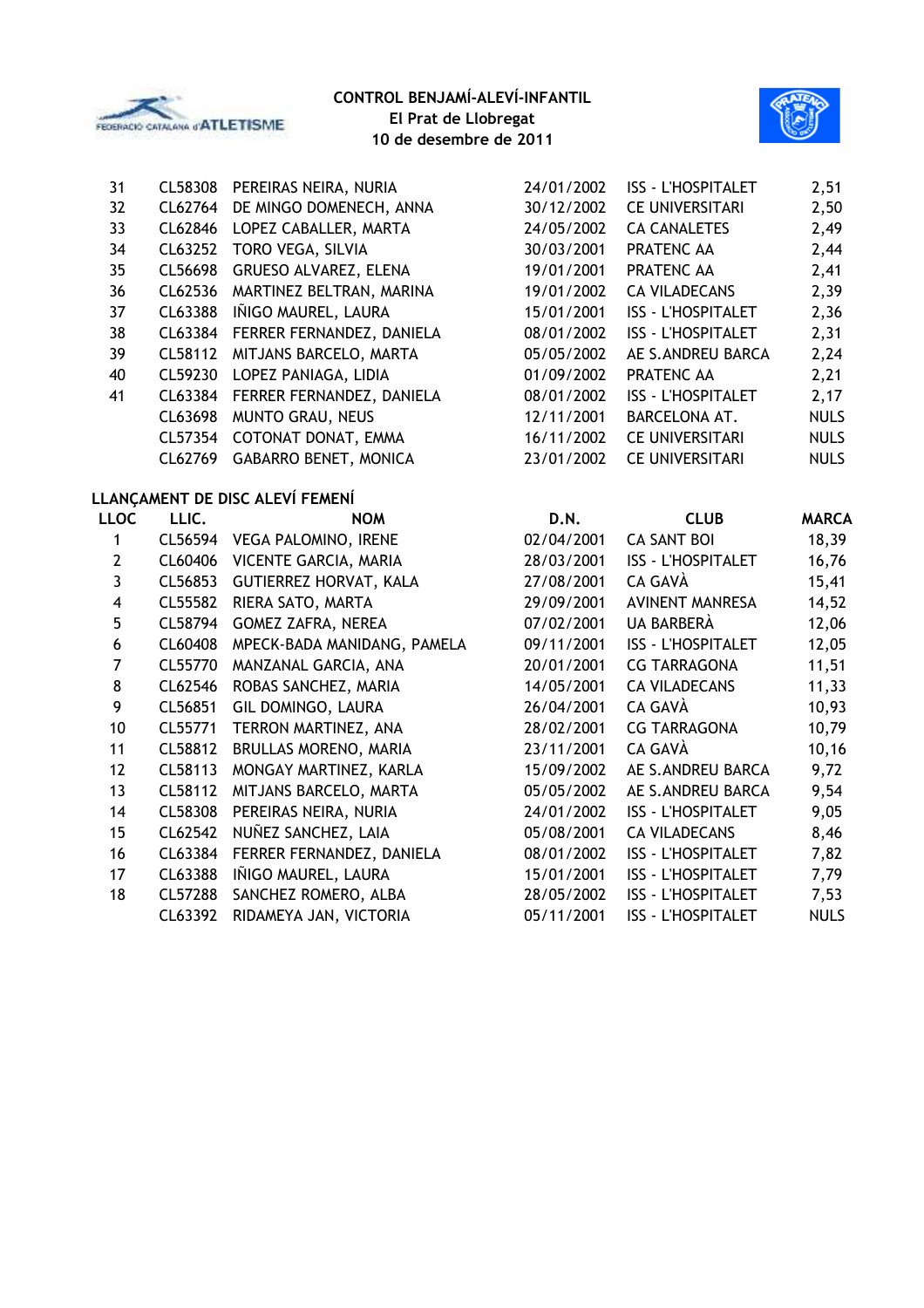



#### **60 METRES LLISOS BENJAMÍ MASCULÍ 1a. Sèrie**

| та, зепе                |         |                                  |            |                           |              |
|-------------------------|---------|----------------------------------|------------|---------------------------|--------------|
| <b>LLOC</b>             | LLIC.   | <b>NOM</b>                       | D.N.       | <b>CLUB</b>               | <b>MARCA</b> |
| $\mathbf{1}$            | CL62501 | BARBA AMAYA, MARC                | 29/03/2003 | <b>INDEPENDENT</b>        | 9,7          |
| $\mathbf{2}$            |         | CL63810 CEBERIO DASCA, MIKEL     | 03/11/2004 | ISS - L'HOSPITALET        | 10,1         |
| 3                       | CL59881 | GONZ-CUEVAS BRAVO, MATEO         | 22/07/2003 | <b>CA SANT JUST</b>       | 10,3         |
| $\overline{\mathbf{4}}$ | CL62885 | KAJTIH KAJTIH, ANAS              | 31/03/2001 | FC BARCELONA              | 11,2         |
| 5                       | CL63253 | TORO VEGA, MARC                  | 27/09/2004 | PRATENC AA                | 11,7         |
| 6                       | CL62869 | ROS ASENSIO, EDUARDO             | 09/04/2004 | <b>CA CANALETES</b>       | 12,2         |
| $\overline{7}$          | CL62872 | TARRAGO AVILA, ALEX              | 03/07/2004 | <b>CA CANALETES</b>       | 12,7         |
| 2a. Sèrie               |         |                                  |            |                           |              |
| <b>LLOC</b>             | LLIC.   | <b>NOM</b>                       | D.N.       | <b>CLUB</b>               | <b>MARCA</b> |
| $\mathbf{1}$            |         | CL62261 PADILLA MARTIN, RAUL     | 31/03/2003 | <b>CA SANT JUST</b>       | 9,9          |
| $\mathbf{2}$            |         | CL62837 GOMEZ VERDUGO, ARNAU     | 29/02/2004 | <b>CA CANALETES</b>       | 10,2         |
| $\mathbf{3}$            |         | CL63467 VERA GONZALEZ, VICTOR    | 05/12/2003 | PRATENC AA                | 10,5         |
| $\overline{\mathbf{4}}$ |         | CL59441 MATIAS CALA, ALBERTO     | 27/02/2003 | AE S.ANDREU BARCA         | 10,7         |
| 5                       |         | CL59339 MORALES CUBEDO, ROGER    | 19/03/2003 | CA GAVÀ                   | 11,2         |
| 3a. Sèrie               |         |                                  |            |                           |              |
| <b>LLOC</b>             | LLIC.   | <b>NOM</b>                       | D.N.       | <b>CLUB</b>               | <b>MARCA</b> |
| $\mathbf{1}$            |         | CL59443 PASCUAL SANCHEZ, CARLES  | 01/10/2003 | AE S.ANDREU BARCA         | 9,6          |
| $\mathbf{2}$            | CL63417 | RODRIGUEZ SANCHEZ, GERARD        | 17/10/2004 | UA BARBERÀ                | 9,9          |
| $\mathbf{3}$            | CL59437 | GARCIA TAMARAL, JOSEP            | 09/07/2003 | AE S.ANDREU BARCA         | 10,0         |
| $\overline{\mathbf{4}}$ | CL61669 | PEREZ VILORIA, ALEJANDRO         | 25/03/2003 | PRATENC AA                | 10,7         |
| 5                       | CL62858 | NDIAYE MATHEU, ISMAEL            | 16/05/2004 | <b>CA CANALETES</b>       | 10,9         |
| 6                       | CL63387 | GOMEZ OLIVA, ANDRES              | 22/09/2003 | <b>ISS - L'HOSPITALET</b> | 11,6         |
| 4a. Sèrie               |         |                                  |            |                           |              |
| <b>LLOC</b>             | LLIC.   | <b>NOM</b>                       | D.N.       | <b>CLUB</b>               | <b>MARCA</b> |
| 1                       | CL60014 | BAREA RIOS, MARCOS               | 27/05/2003 | UA BARBERÀ                | 9,5          |
| $\mathbf{2}$            |         | CL62252 HURTADO RODRIGUEZ, OSCAR | 13/10/2004 | CA SANT JUST              | 9,8          |
| $\mathbf{3}$            |         | CL61219 TOMAS HOMAR, ARNAU       | 15/02/2003 | <b>CA CANALETES</b>       | 10,1         |
| $\overline{\mathbf{4}}$ |         | CL63426 GUTIERREZ RAMALLO, POL   | 23/08/2004 | UA BARBERÀ                | 10,8         |
| 5                       | CL62958 | RODRIGUEZ SOTO, SAMUEL           | 04/03/2004 | AE S.ANDREU BARCA         | 11,3         |
| 5a. Sèrie               |         |                                  |            |                           |              |
| <b>LLOC</b>             | LLIC.   | <b>NOM</b>                       | D.N.       | <b>CLUB</b>               | <b>MARCA</b> |
| 1                       |         | CL63416 VEGA PALACIO, FRANCISCO  | 01/09/2004 | UA BARBERÀ                | 10,5         |
| $\mathbf{2}$            |         | CL63385 GARCIA GARCIA, DIEGO     | 17/10/2004 | <b>ISS - L'HOSPITALET</b> | 11,4         |
| 3                       |         | CL63247 MOGAS MORALES, ORIOL     | 10/09/2004 | PRATENC AA                | 12,8         |
| $\overline{\mathbf{4}}$ | CL63413 | VACA ALBARRAN, CRISTIAN          | 23/11/2004 | UA BARBERÀ                | 13,1         |
|                         |         |                                  |            |                           |              |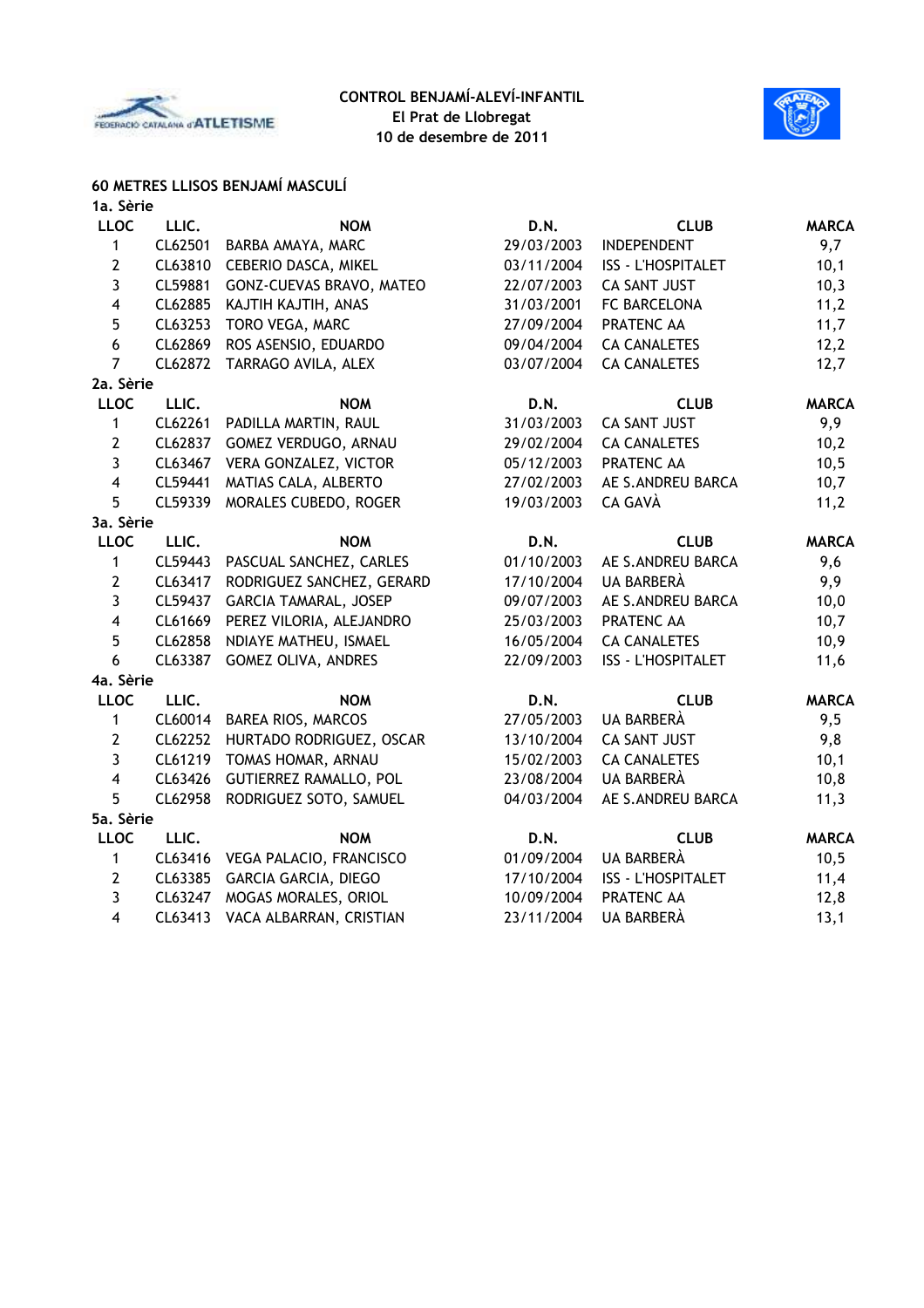



# **SALT D'ALÇADA BENJAMÍ MASCULÍ**

| <b>LLOC</b>             | LLIC.   | <b>NOM</b>                | D.N.       | <b>CLUB</b>               | <b>MARCA</b> |
|-------------------------|---------|---------------------------|------------|---------------------------|--------------|
| 1                       | CL62837 | GOMEZ VERDUGO, ARNAU      | 29/02/2004 | <b>CA CANALETES</b>       | 1,00         |
| $\overline{2}$          | CL59437 | GARCIA TAMARAL, JOSEP     | 09/07/2003 | AE S.ANDREU BARCA         | 1,00         |
| 3                       | CL62501 | BARBA AMAYA, MARC         | 29/03/2003 | <b>INDEPENDENT</b>        | 0,95         |
| $\overline{\mathbf{4}}$ | CL59443 | PASCUAL SANCHEZ, CARLES   | 01/10/2003 | AE S.ANDREU BARCA         | 0,95         |
| $5\phantom{.0}$         | CL63810 | CEBERIO DASCA, MIKEL      | 03/11/2004 | <b>ISS - L'HOSPITALET</b> | 0,90         |
| 6                       | CL63385 | GARCIA GARCIA, DIEGO      | 17/10/2004 | <b>ISS - L'HOSPITALET</b> | 0,90         |
| 7                       | CL59339 | MORALES CUBEDO, ROGER     | 19/03/2003 | CA GAVÀ                   | 0,85         |
| 8                       | CL61219 | TOMAS HOMAR, ARNAU        | 15/02/2003 | <b>CA CANALETES</b>       | 0,85         |
| 9                       | CL62858 | NDIAYE MATHEU, ISMAEL     | 16/05/2004 | <b>CA CANALETES</b>       | 0,85         |
| 10                      | CL59881 | GONZ-CUEVAS BRAVO, MATEO  | 22/07/2003 | CA SANT JUST              | 0,85         |
| 11                      | CL62261 | PADILLA MARTIN, RAUL      | 31/03/2003 | <b>CA SANT JUST</b>       | 0,85         |
| 12                      | CL62869 | ROS ASENSIO, EDUARDO      | 09/04/2004 | <b>CA CANALETES</b>       | 0,85         |
| 13                      | CL59441 | MATIAS CALA, ALBERTO      | 27/02/2003 | AE S.ANDREU BARCA         | 0,85         |
| 14                      | CL60014 | BAREA RIOS, MARCOS        | 27/05/2003 | UA BARBERÀ                | 0,85         |
| 15                      | CL63417 | RODRIGUEZ SANCHEZ, GERARD | 17/10/2004 | UA BARBERÀ                | 0,85         |
| 16                      | CL62252 | HURTADO RODRIGUEZ, OSCAR  | 13/10/2004 | CA SANT JUST              | 0,80         |
| 17                      | CL60803 | SEGURA PESUDO, YABSERA    | 13/03/2003 | <b>CA CANALETES</b>       | 0,80         |
| 18                      | CL62958 | RODRIGUEZ SOTO, SAMUEL    | 04/03/2004 | AE S.ANDREU BARCA         | 0,80         |
| 19                      | CL63253 | TORO VEGA, MARC           | 27/09/2004 | PRATENC AA                | 0,80         |
| 20                      | CL63457 | QUINTANA JULIO, IRIS      | 12/04/2004 | <b>CA MALGRAT</b>         | 0,80         |
| 21                      | CL63247 | MOGAS MORALES, ORIOL      | 10/09/2004 | PRATENC AA                | 0,75         |
|                         | CL62825 | CRISTOFOL BARRANCO, NIKO  | 20/08/2004 | <b>CA CANALETES</b>       | <b>NULS</b>  |
|                         | CL61669 | PEREZ VILORIA, ALEJANDRO  | 25/03/2003 | PRATENC AA                | <b>NULS</b>  |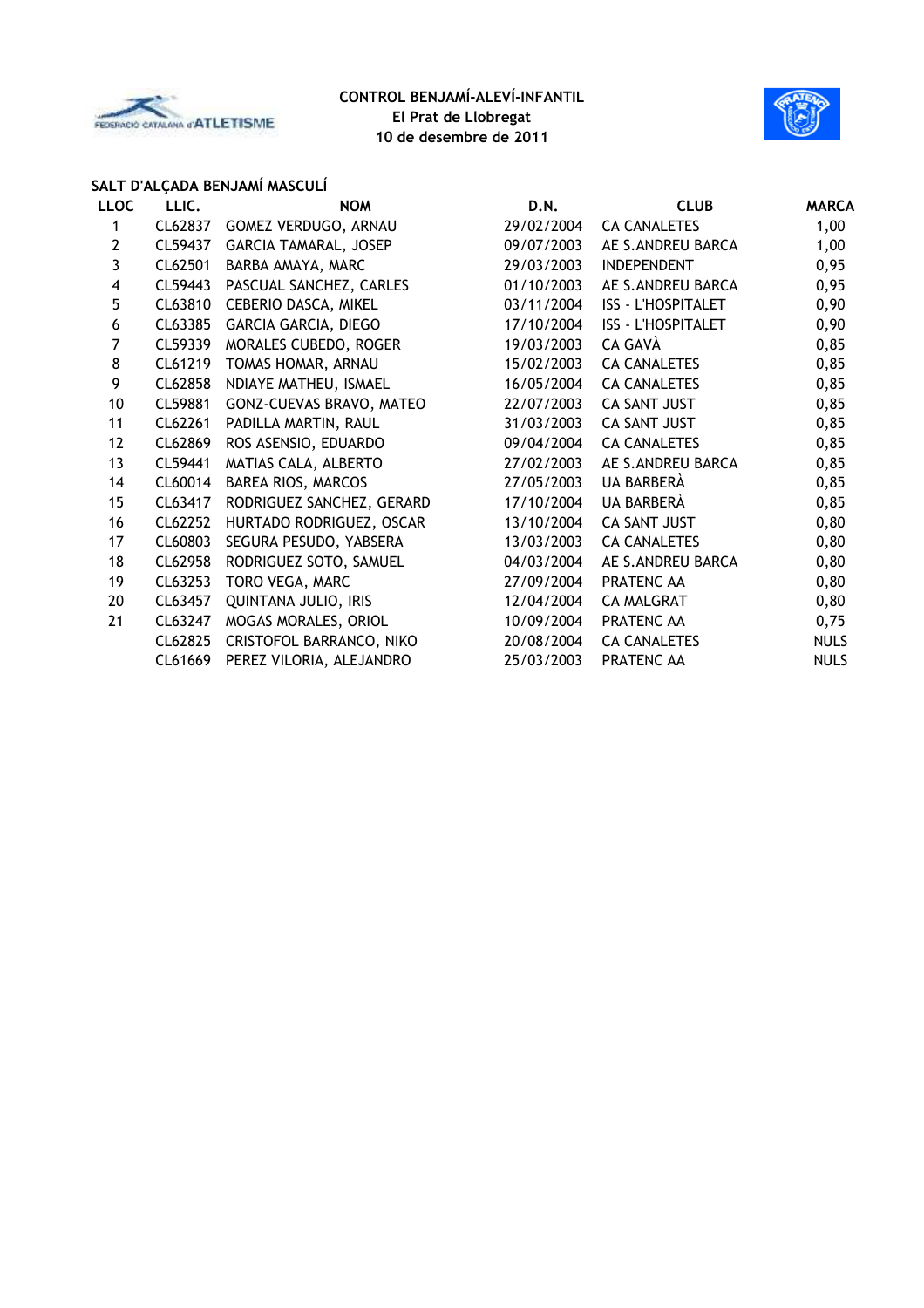



# **60 METRES LLISOS BENJAMÍ FEMENÍ**

| 1a. Sèrie               |         |                                |            |                           |              |
|-------------------------|---------|--------------------------------|------------|---------------------------|--------------|
| <b>LLOC</b>             | LLIC.   | <b>NOM</b>                     | D.N.       | <b>CLUB</b>               | <b>MARCA</b> |
| $\mathbf{1}$            | CL62771 | PEREZ GARCIA, SARA             | 04/05/2003 | <b>CE UNIVERSITARI</b>    | 9,8          |
| $\mathbf{2}$            | CL62037 | SOLER AGUIRRE, ANOUK           | 04/04/2003 | AE MOLINS 2000            | 10,1         |
| $\mathbf{3}$            | CL62923 | DE LA HOZ GARCIA, LARA         | 05/04/2004 | <b>CA NOU BARRIS</b>      | 11,3         |
| $\overline{4}$          | CL62848 | MARÍ CAMISON, ANDREA           | 18/11/2004 | <b>CA CANALETES</b>       | 12,0         |
| 5                       | CL63410 | MARTINEZ RAMOS, ALBA           | 20/06/2004 | UA BARBERÀ                | 12,7         |
| 2a. Sèrie               |         |                                |            |                           |              |
| <b>LLOC</b>             | LLIC.   | <b>NOM</b>                     | D.N.       | <b>CLUB</b>               | <b>MARCA</b> |
| $\mathbf{1}$            | CL60023 | <b>GARRIDO RUBIO, ESTELA</b>   | 17/03/2003 | UA BARBERÀ                | 9,4          |
| $\mathbf{2}$            | CL60032 | POU CALDERON, LAURA            | 21/04/2003 | UA BARBERÀ                | 9,6          |
| $\overline{3}$          | CL59899 | MARTINEZ FERNANDEZ, ONA        | 14/04/2003 | CA SANT JUST              | 9,9          |
| $\overline{\mathbf{4}}$ | CL62031 | MORENO MARTINEZ, CARLA         | 25/05/2004 | AE MOLINS 2000            | 10,4         |
| 5                       | CL59875 | ESPONA GRAELL, HELENA          | 02/06/2003 | <b>CA SANT JUST</b>       | 10,6         |
| 6                       | CL62041 | MIRA ROMERO, MAR               | 26/03/2004 | AE S.ANDREU BARCA         | 11,4         |
| 3a. Sèrie               |         |                                |            |                           |              |
| <b>LLOC</b>             | LLIC.   | <b>NOM</b>                     | D.N.       | <b>CLUB</b>               | <b>MARCA</b> |
| 1                       | CL62258 | MORENO GONZALEZ, RAQUEL        | 16/07/2004 | <b>CA SANT JUST</b>       | 10,2         |
| $\mathbf{2}$            | CL62873 | TERUEL SUBIRATS, BERTA         | 03/03/2004 | <b>CA CANALETES</b>       | 10,3         |
| 3                       | CL61667 | GONZALEZ MATEO, CLAUDIA        | 19/03/2003 | PRATENC AA                | 10,7         |
| $\overline{4}$          | CL63427 | JIMENEZ FRIAS, JUDIT           | 22/05/2003 | UA BARBERÀ                | 10,9         |
| 5                       | CL60019 | CRUEL PONS, ARIADNA            | 03/10/2003 | UA BARBERÀ                | 11,0         |
| 6                       | CL59906 | PUENTEDURA CABANILLAS, MARTINA | 08/06/2003 | <b>CA SANT JUST</b>       | 11,3         |
| 4a. Sèrie               |         |                                |            |                           |              |
| <b>LLOC</b>             | LLIC.   | <b>NOM</b>                     | D.N.       | <b>CLUB</b>               | <b>MARCA</b> |
| $\mathbf{1}$            | CL62863 | PEREZ GARCIA, LAURA            | 03/03/2004 | <b>CA CANALETES</b>       | 10,6         |
| $\mathbf{2}$            | CL59442 | PAÑELLA HERMENS, ANNA          | 09/04/2003 | AE S.ANDREU BARCA         | 10,8         |
| $\mathbf{3}$            | CL63425 | MUÑOZ SANZ, MARTA              | 28/05/2003 | UA BARBERÀ                | 11,1         |
| $\overline{\mathbf{4}}$ | CL63421 | ALBIAC VILAS, LAURA            | 09/07/2004 | UA BARBERÀ                | 11,6         |
| 5                       | CL63246 | MERINO SANTIAGO, PAULA         | 16/04/2004 | PRATENC AA                | 11,8         |
| 6                       | CL60669 | OBRADORS BARO, MARTA           | 02/12/2003 | ISS - L'HOSPITALET        | 12,0         |
| 5a. Sèrie               |         |                                |            |                           |              |
| <b>LLOC</b>             | LLIC.   | <b>NOM</b>                     | D.N.       | <b>CLUB</b>               | <b>MARCA</b> |
| $\mathbf{1}$            | CL60572 | RUIZ FRANCH, MALENA            | 11/08/2003 | <b>ISS - L'HOSPITALET</b> | 9,9          |
| $\mathbf{2}$            | CL62119 | <b>GUTIERREZ CASADO, NOA</b>   | 23/01/2003 | CA GAVÀ                   | 10,1         |
| $\mathbf{3}$            | CL62162 | BALLARIN RUBINART, NURIA       | 07/03/2004 | <b>AVINENT MANRESA</b>    | 10,6         |
| $\overline{\mathbf{4}}$ | CL62257 | MILLAN CAPILLA, JUDIT          | 19/07/2004 | <b>CA SANT JUST</b>       | 10,9         |
| 5                       | CL63244 | <b>GARCIA ROYO, CARLA</b>      | 22/11/2003 | PRATENC AA                | 11,3         |